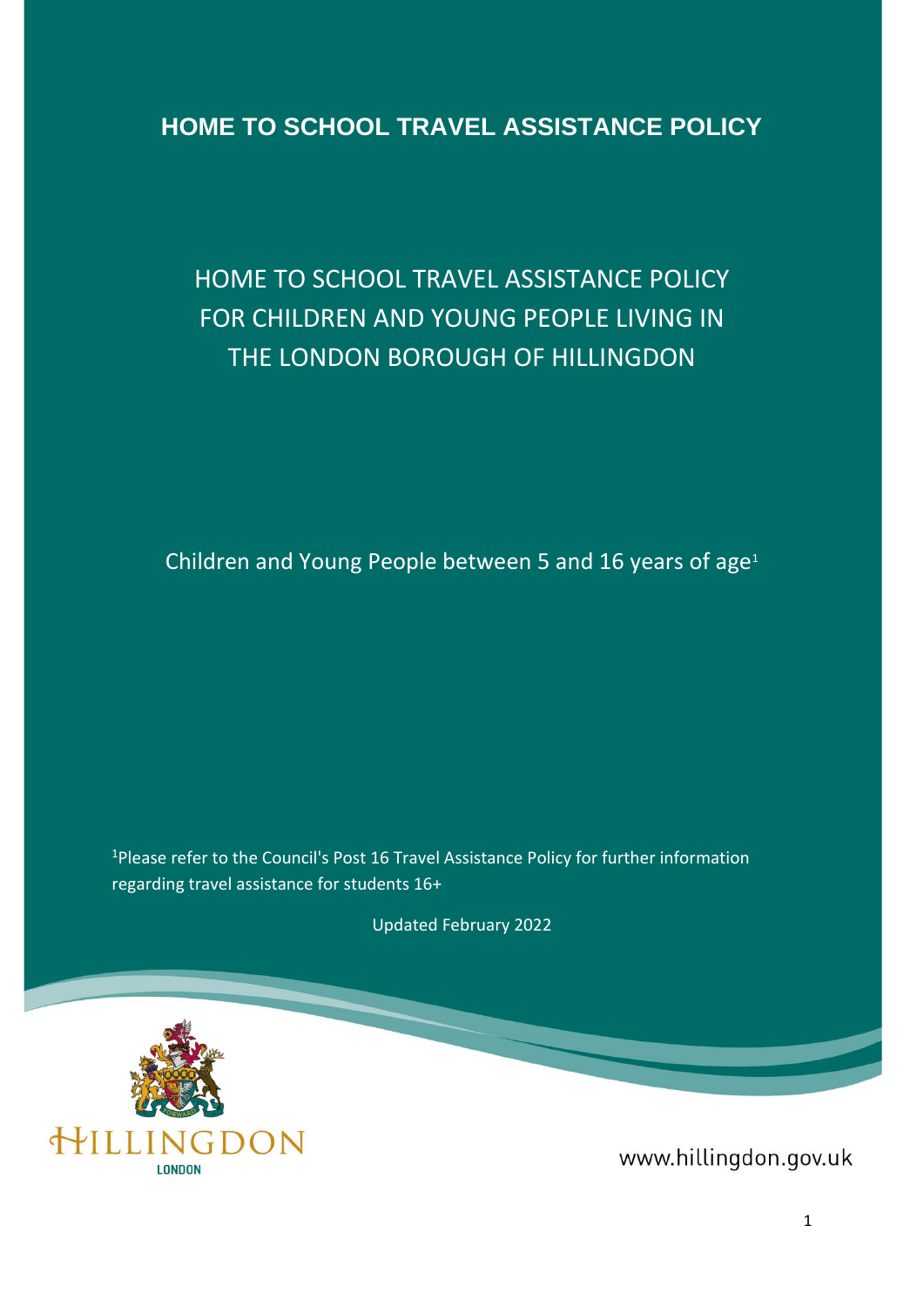# **Contents**

|       | 2.1 Question 1 - Does your child attend their nearest 'Qualifying School'?10                     |  |
|-------|--------------------------------------------------------------------------------------------------|--|
| 2.1.1 |                                                                                                  |  |
|       | 2.2 Question 2 - What is the walking distance from your child's home to school? 11               |  |
|       | 2.3 Question 3 - Does your child have any special educational needs or disabilities, which limit |  |
|       |                                                                                                  |  |
|       | 2.5 Question 5 - Are there other circumstances relating to your child and family that need to be |  |
| 2.5.1 |                                                                                                  |  |
| 2.5.2 |                                                                                                  |  |
| 2.5.3 |                                                                                                  |  |
|       | 2.5.4                                                                                            |  |
|       |                                                                                                  |  |
| 3.1   |                                                                                                  |  |
| 3.2   |                                                                                                  |  |
| 3.3   |                                                                                                  |  |
| 3.4   |                                                                                                  |  |
| 3.5   |                                                                                                  |  |
|       |                                                                                                  |  |
| 4.1   |                                                                                                  |  |
| 4.2   |                                                                                                  |  |
| 4.3   |                                                                                                  |  |
| 4.4   |                                                                                                  |  |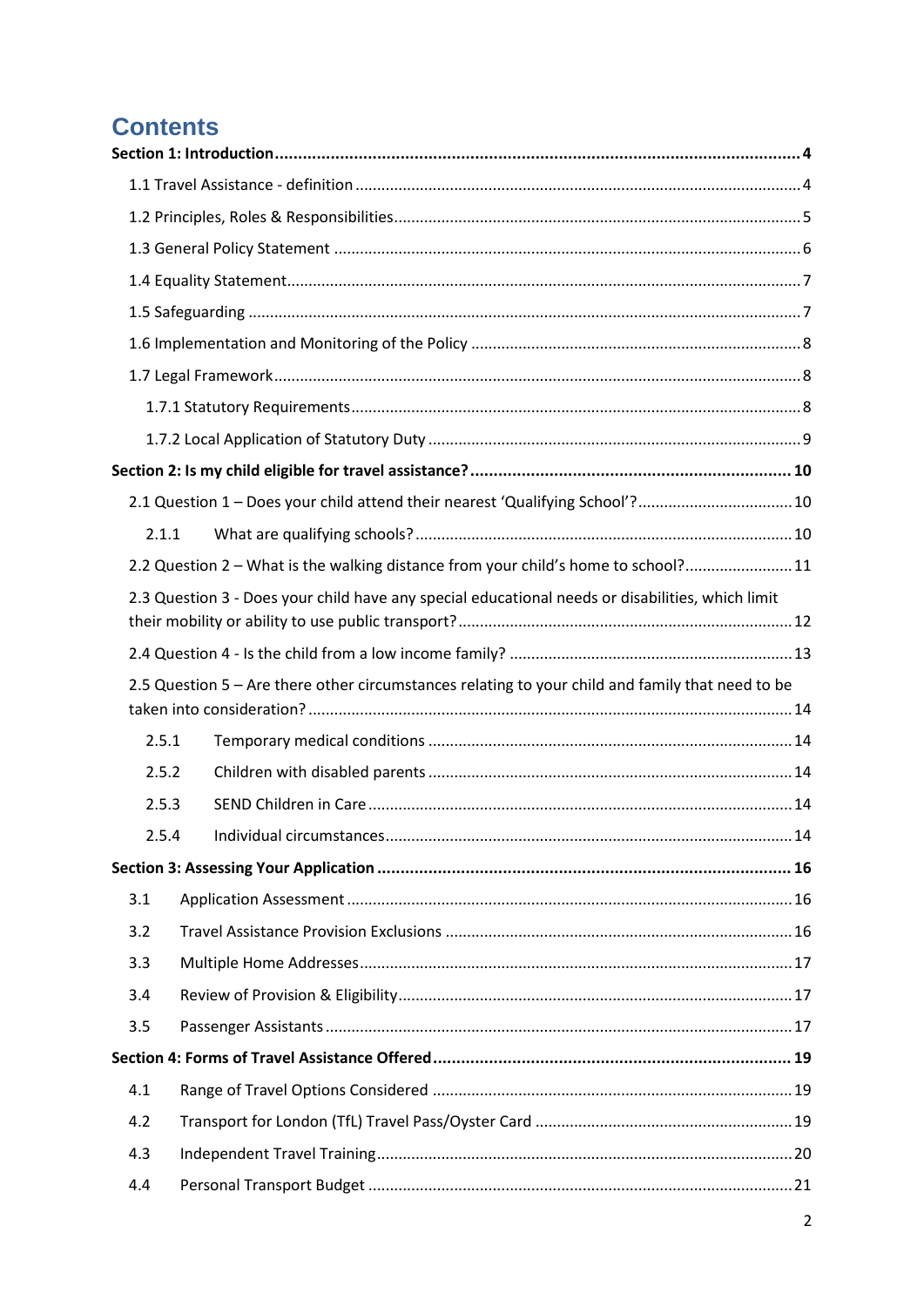| 4.5 |                                                                                               |
|-----|-----------------------------------------------------------------------------------------------|
| 4.6 |                                                                                               |
| 4.7 |                                                                                               |
|     |                                                                                               |
| 5.1 |                                                                                               |
| 5.2 |                                                                                               |
| 5.3 |                                                                                               |
| 5.4 |                                                                                               |
|     |                                                                                               |
|     | Appendix 1 - Decision Matrix for SEN Travel Assistance Applications for Primary School Aged   |
|     | Appendix 2 - Decision Matrix for SEN Travel Assistance Applications for Secondary School Aged |
|     |                                                                                               |
|     |                                                                                               |
|     | What parents/carers can expect from the London Borough of Hillingdon Home to School           |
|     |                                                                                               |
|     |                                                                                               |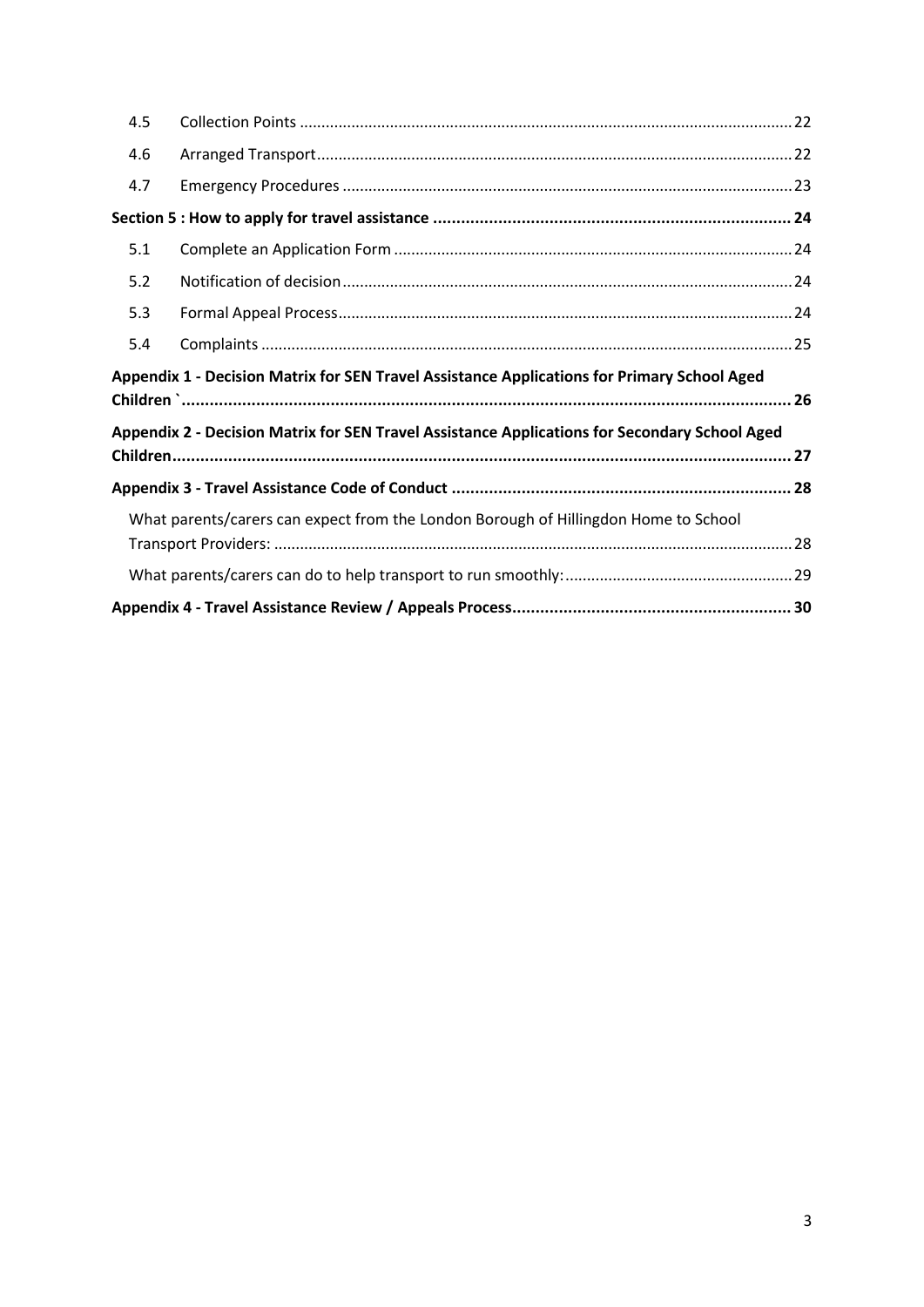# <span id="page-3-0"></span>**Section 1: Introduction**

This policy sets out how, and under which circumstances, the London Borough of Hillingdon (the Council) will provide transport to children of compulsory school age between home (or a group pick up location) and school. It specifically relates to transport between home (or a group pick up location) and school at the start and end of the school day and outlines the responsibilities that parents/carers, children/young people and the Council have in this process. Travel Assistance is provided from the child's home address to their educational establishment and back to the home address. Hillingdon has adopted two key principles which underpin a culture of providing travel assistance:

# ● **promoting independence**

# ● **maintaining quality of life**

By working in partnership with parents, children and young people, schools and the voluntary sector, Hillingdon aims to secure the right option for each child so they are better prepared to enter adulthood confidently as active participants in society. This policy explains the way in which the Council may help with the transport needs of those children/young people who qualify for assistance as a result of specific special educational needs, disability or other mobility difficulties. For the avoidance of doubt, references to 'special educational needs / disabilities' include both the physical and behavioural needs of students.

## <span id="page-3-1"></span>**1.1 Travel Assistance - definition**

The term 'Travel Assistance' refers to the various different means of transport that are available to support eligible pupils in Hillingdon. Examples include:

• Free travel on buses for children under the age of 18 and in full time education (https://tfl.gov.uk/fares/free-and-discounted-travel)

• Personal Transport Budgets (https://www.hillingdon.gov.uk/arti cle/28909/Personal-transportbudget-scheme) • Independent Travel Training [London Borough of Hillingdon -](https://archive.hillingdon.gov.uk/29826?q=travel+training&go=Search) Site

[search](https://archive.hillingdon.gov.uk/29826?q=travel+training&go=Search)

• Motorised transport provided by the Council

Hillingdon Council recognises the importance of extending the range of transport options available so that the most suitable arrangements can be made to support individual needs whilst promoting independence.

Local authorities only have a duty to provide free travel assistance where there are no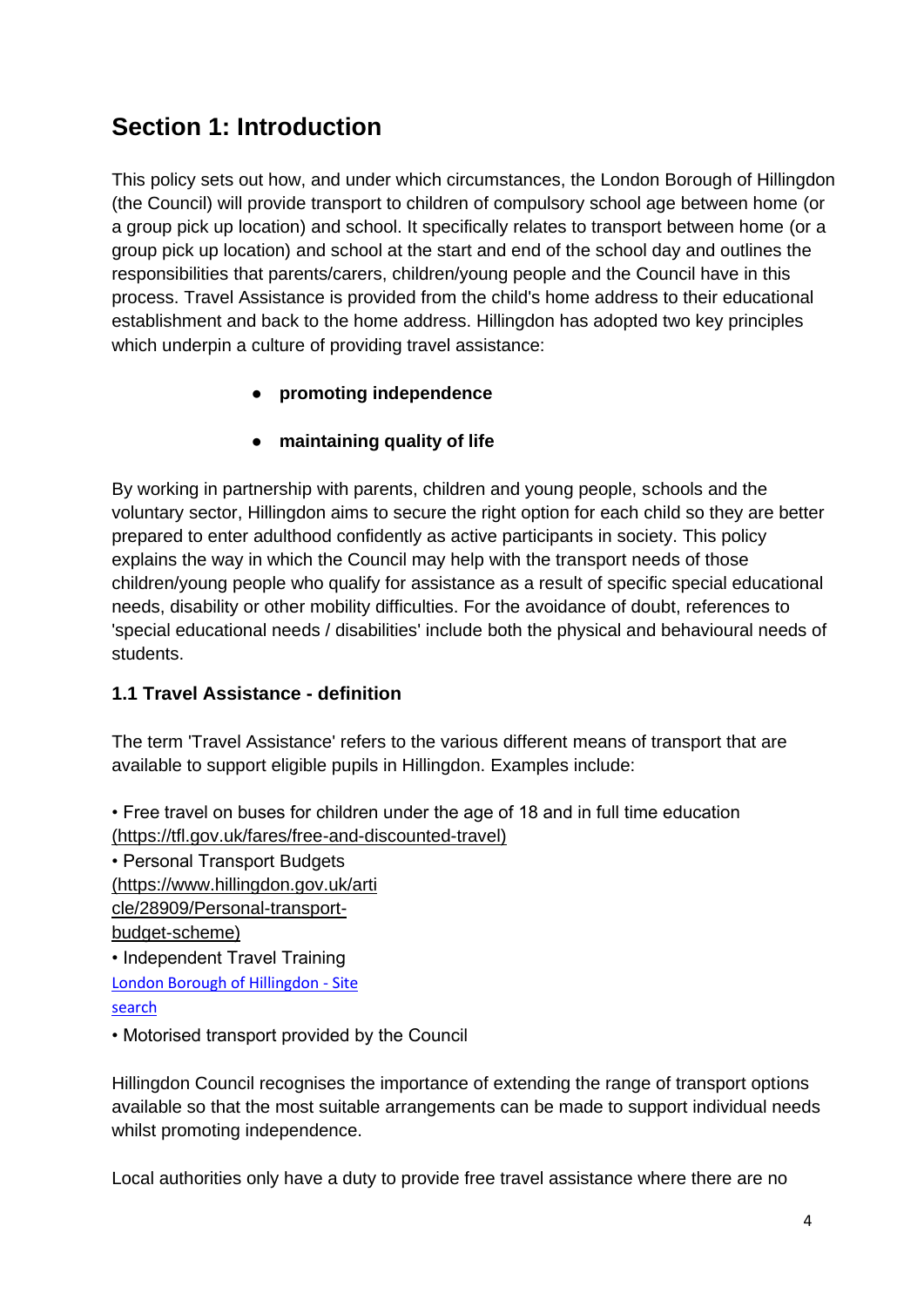suitable arrangements relating to travel between the child(ren)'s home and school provided free of charge by any other means (for example Transport for London). In that regard, it is expected the availability of free bus travel within Greater London will meet educational travelling needs in most cases. This means that even if the child is eligible for travel assistance, including the low-income criteria, their needs are likely to be met through access to free public transport.

In each case the Council will consider whether the provision of free public transport is suitable for the purpose of facilitating the child's attendance at school, including whether there may be exceptional circumstances where additional travel costs may arise due to travel outside the scope of the free pass (e.g. rail or underground or non-Transport for London bus travel).

In order to determine eligibility for travel assistance, all applications must be made in accordance with the requirements set out in this policy and will be assessed on an individual basis against the various criteria.

# <span id="page-4-0"></span>**1.2 Principles, Roles & Responsibilities**

*The Council is committed to providing free home to school transport in order to meet its statutory obligations. In so doing the Council will:* 

- provide equitable, safe, efficient and cost-effective transport for pupils entitled to transport in accordance with the Council's duties and powers as provided for in legislation;
- ensure information is made accessible for parents/carers so that they are aware of their entitlement;
- regularly review eligibility for transport to ensure that those who are receiving transport remain eligible;
- monitor the take-up of services to ensure that access is fair and equitable;
- support sustainable modes of travel to school. As well as helping to boost children's fitness and concentration levels, walking and cycling helps to reduce the congestion caused by the journey to school, together with the associated accidents, pollution and carbon emissions.

### *The Hillingdon Passenger Services Department is specifically responsible for:*

-administering this and any other policies, determined by the Council, which govern eligibility for travel assistance;

-determining eligibility and identifying the transport needs of individual pupils;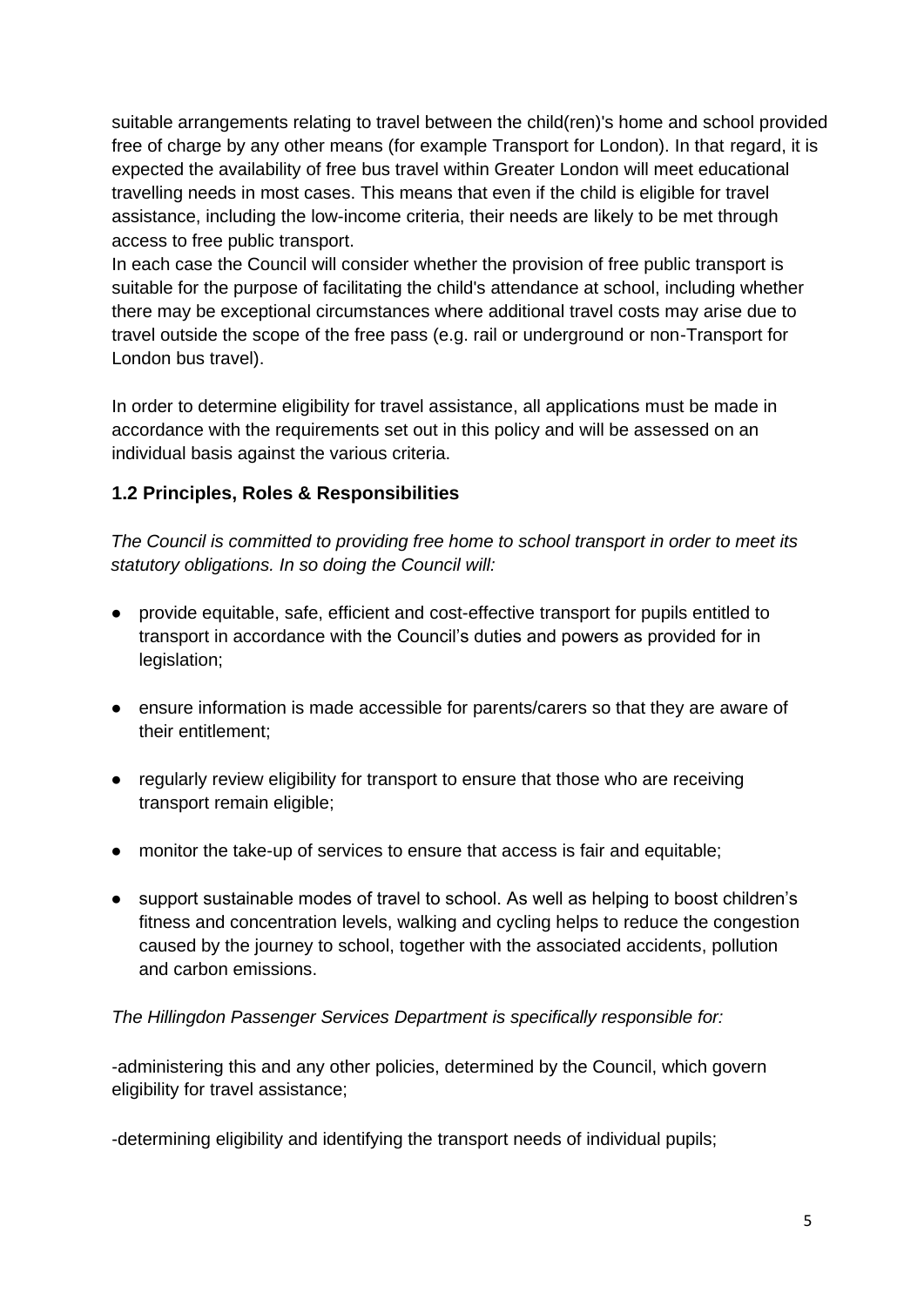-commissioning all home to school transport;

-managing the overall budget for home to school travel assistance;

-planning and securing the most appropriate and cost effective home to school transport;

-day to day management of all home to school transport provision;

-establishment of operating standards;

-contract management and compliance with operating standards and policy objectives;

-management of the Council's in-house passenger transport fleet as required.

## <span id="page-5-0"></span>**1.3 General Policy Statement**

This statement sets out the way in which the Council exercises its powers and duties to provide home to school travel assistance in accordance with the relevant and appropriate legislation.

The Council will provide free travel assistance for pupils of compulsory school age who are registered pupils at their nearest suitable (qualifying) school and live more than the statutory walking distance from it, i.e. two miles for children aged under the age of eight and three miles for children aged eight and over. The Council makes no general transport provision for children under the age of compulsory education, or for children of any age who attend private schools or colleges except in the case where a private (independent) school is named in the Education, Health and Care Plan (EHCP).If a child is registered at more than one qualifying schools ( which are not Pupil Referral Units) the Council will provide travel assistance to whichever school the child is attending on any school day. In all cases where the EHC plan deals specifically with transport the EHC plan will triumph over this policy should the two conflict.

The nearest suitable school includes the Council's designated catchment area school or, if closer than the designated catchment area school, the nearest qualifying school that is deemed by the Council as suitable to a particular child's age and need requirements. In all cases the distance to the school must exceed the statutory walking distance.

In all other circumstances the Council will not usually provide free travel assistance or contribute towards the cost of transport.

The above statements are intended as a general guide and are without prejudice to the full policy set out below. A parent/carer may appeal against a transport decision through the Council's formal Appeals Process.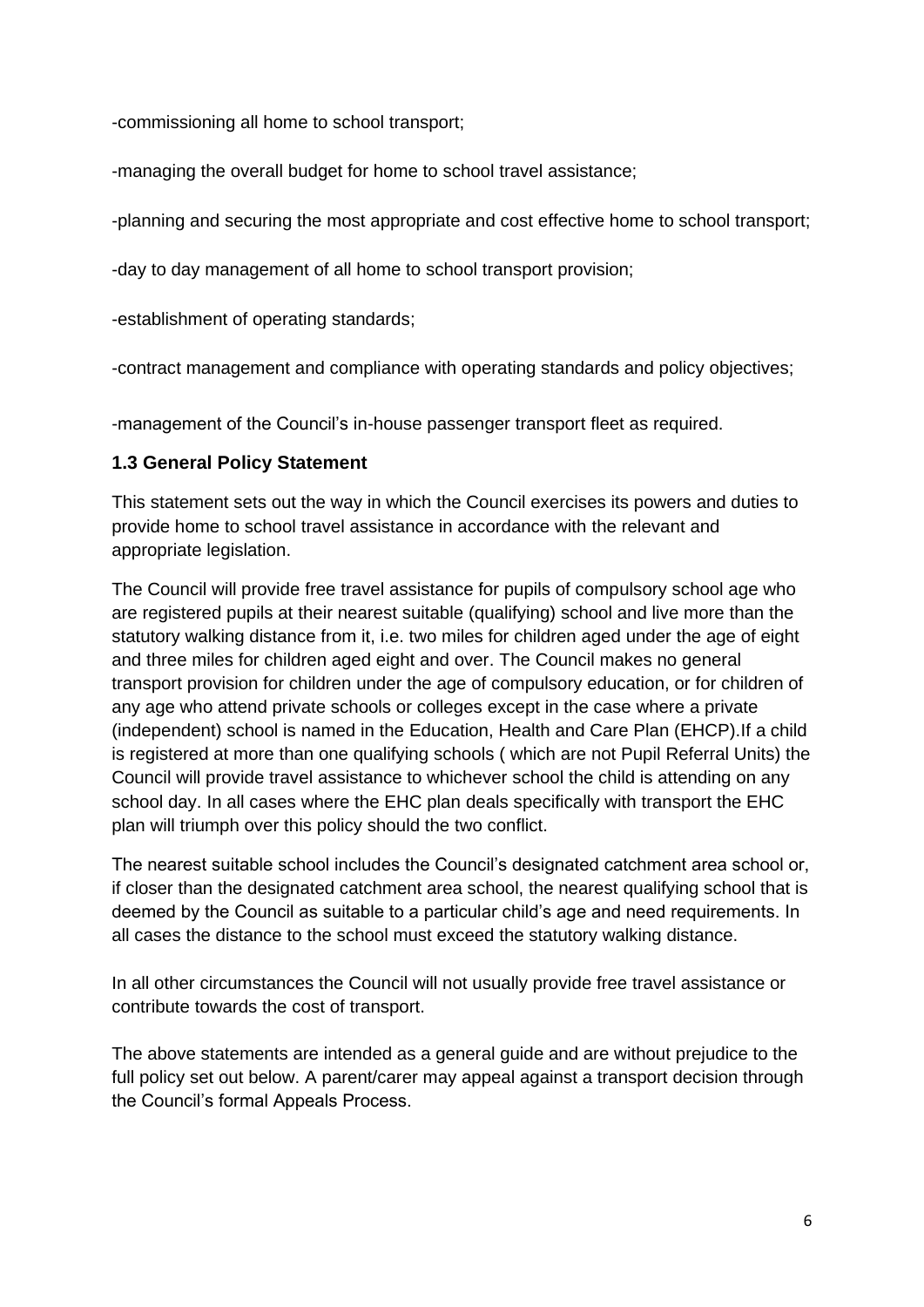# <span id="page-6-0"></span>**1.4 Equality Statement**

The Council has a statutory duty to promote equality of opportunity, eliminate unlawful discrimination, harassment and victimisation in respect of the following characteristics: age / disability / gender reassignment / marriage and civil partnership / pregnancy and maternity / race / religion or belief / sex / sexual orientation This policy is subject to an Equality Impact Assessment. This assessment will be integral to all future policy and guidance reviews.

## <span id="page-6-1"></span>**1.5 Safeguarding**

The Council and its partners recognise that safeguarding is everybody's responsibility. Whether their interest is in all young people 'staying safe' in all aspects of our services, or whether they are working in specific areas of vulnerability all staff, including drivers and passenger assistants will have appropriate training and induction so that they understand their roles and responsibilities and are confident in carrying them out. Schools, settings, children, young people and their parents/carers or any member of the community should feel secure that they can raise any issues or concerns about the safety or welfare of children and know that they will be listened to and be taken seriously.

This will be achieved by maintaining an ethos of commitment to safeguarding and promoting the welfare of children and young people. It is supported by a clear Child Protection policy, appropriate induction and training as well as briefings and refreshed learning to ensure compliance with current legislation and guidelines.

The Council acts as a Corporate Parent for Children in Care. This means that the Council has a legal duty to provide the kind of support that any good parent/carer would provide his or her own child. This policy has been written in line with these principles.

## *Roles & Responsibilities of Parents/Carers ( see Appendix 3)*

It is the responsibility of a child's parent/carer to:

-ensure the reasonable safety of themselves and their child(ren) between home and the designated pick up point, and from the designated drop-off point and home;

-understand the provisions within the home to school travel assistance policy;

-make necessary arrangements for attendance at an appropriate school or other setting, including submitting applications as necessary for admission and for travel assistance to the Council;

-to make arrangements, when not available themselves, for their child to be accompanied by a responsible person as necessary when walking to and from school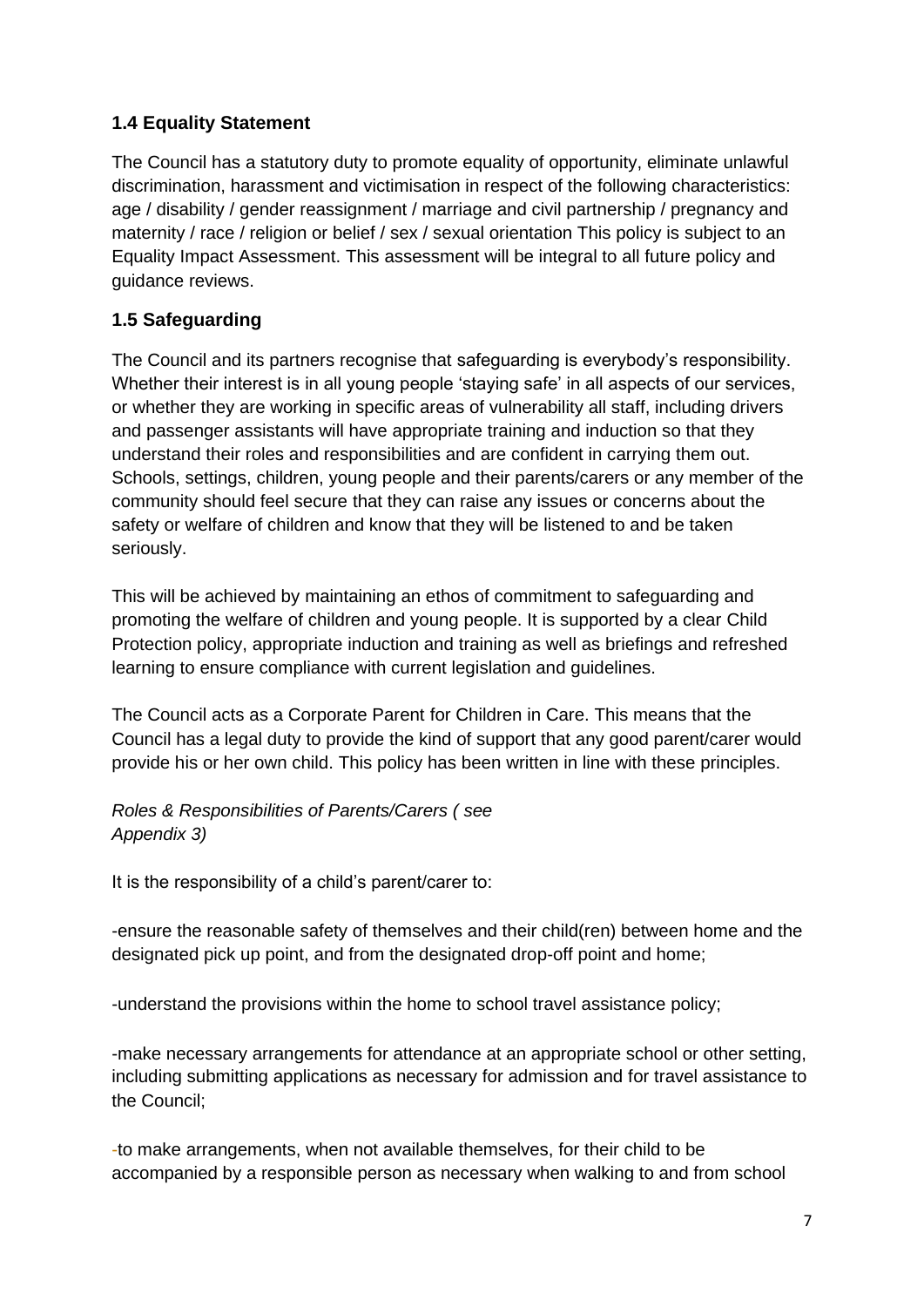or to and from a pick up point who will wait with the child until the vehicle arrives;

-to be at the home address / group pick up bus stop at agreed times for collection / drop off of students

-ensure the child knows what to do if for any reason the vehicle does not arrive: for example, this could be returning home, going to a neighbour or telephoning the parent/carer for assistance;

-notify Hillingdon Passenger Services of any change of address or telephone number in good time. The Council will not be responsible for any interruption of service provided to a child or any other consequential difficultly from not having an up-to-date address or operational telephone number;

-provide evidence of personal circumstances in support of any application or appeal for travel assistance;

-submit any appeal to the Council.

-sign and return a copy of the Parent/Carer Travel Assistance Agreement.

## <span id="page-7-0"></span>**1.6 Implementation and Monitoring of the Policy**

Hillingdon Passenger Services will be responsible for the implementation of this policy through the development of internal processes designed to ensure the ability to monitor service delivery and regular reviews for those in receipt of the service. Data managed by the Passenger Services team will be reviewed and monitored within the Disability Service on a regular basis.

# <span id="page-7-1"></span>**1.7 Legal Framework**

## <span id="page-7-2"></span>1.7.1 Statutory Requirements

Parents/carers are responsible for ensuring that their children attend school regularly. However, under the Education Act 1996 and the Education and Inspections Act 2006, the Council has a duty to provide assistance with travel to and from qualifying establishments for children and young people aged 5 - 16 in certain circumstances.

In addition, the Council also has a duty to facilitate access to full-time education for young people aged 16-19 and this may include assistance with travel in certain circumstances. Other post 16 learners with special educational needs and disabilities aged 16-25 attending colleges and other places of learning may also be eligible for assistance ( please see Post-16 Travel Assistance Policy).There is no mandatory entitlement to travel assistance for children under the age of 5.

Under s508A of the Education Act 1996, the Council must produce annually a strategy on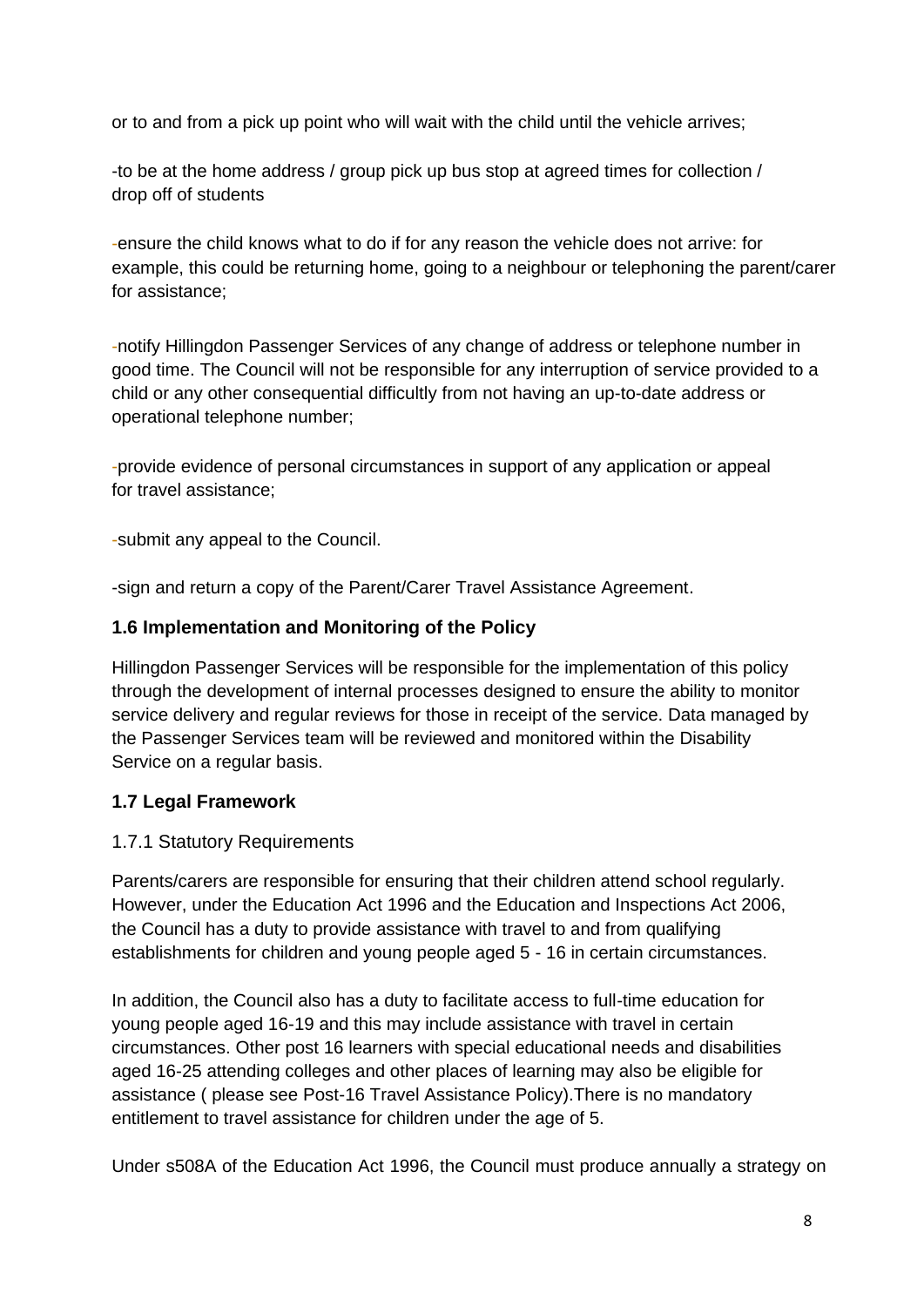sustainable modes of travel for children and persons of sixth form age travelling to and from their places of education.

The strategy is intended to improve the physical well-being of those who use the "sustainable modes of travel" and/or the environmental well-being of Hillingdon.

Under the Education Act 1996, the Council must provide such travel arrangements as are considered necessary to get every "eligible child" to their "relevant educational establishment". Travel arrangements for an eligible child must under s508B be free of charge and may not require participants to incur extra costs. The Council may also choose to provide travel assistance to those who do not qualify as eligible children but these arrangements may include a requirement under s508C for the child or their parent/s to pay some or all of the costs.

## <span id="page-8-0"></span>1.7.2 Local Application of Statutory Duty

The provision of travel assistance by Hillingdon Council will be based on individual needs and circumstances and with regard to the efficient use of resources.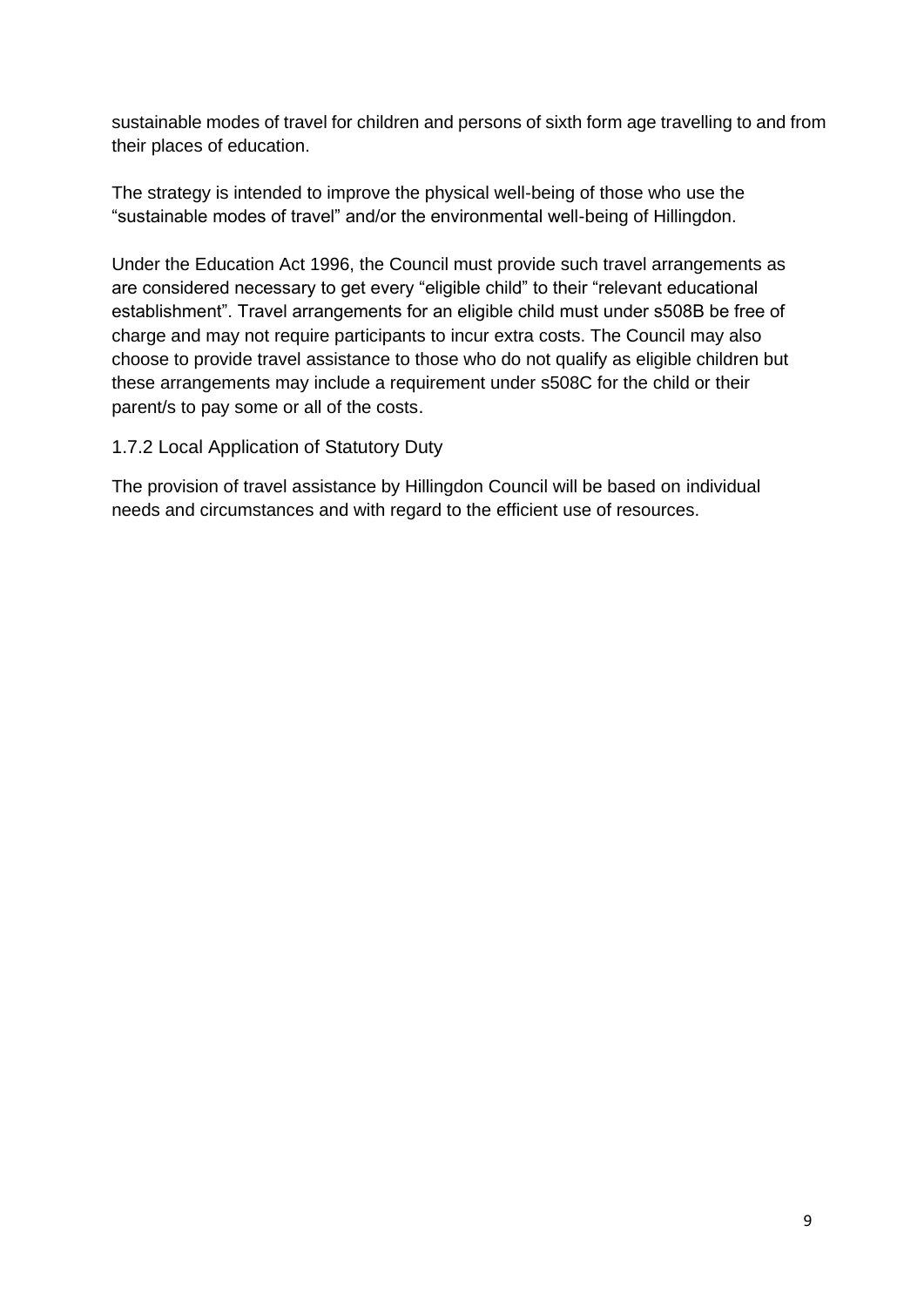# <span id="page-9-0"></span>**Section 2: Is my child eligible for travel assistance?**

Each application will be assessed on its own merit, reviewing the specific individual needs of the child against this policy. It is therefore important that families provide all the information and evidence requested during the application process.

When making a decision about your child's eligibility to travel assistance the Council will ask the following questions which are explained more fully in the sections that follow:

1. Does your child attend their nearest 'Qualifying School'?

2. What is the walking distance from the child's home to school?

3. Does your child have any special educational needs or disabilities, which limit their mobility or ability to use public transport?

4. Is the child from a low income family?

5. Are there other exceptional circumstances relating to your child and family that need to be taken into consideration?

### <span id="page-9-1"></span>**2.1 Question 1 – Does your child attend their nearest 'Qualifying School'?**

<span id="page-9-2"></span>2.1.1 What are qualifying schools?

-community, foundation or voluntary schools;

-community or foundation special schools;

-non-maintained special schools;

-pupil referral units;

-maintained nursery schools; or

-academies including free schools, city technology colleges (CTC), city colleges for the technology of the arts (CCTA) and university technical colleges (UTC)

-Independent schools approved under S41 of the C&F Act 2014 to provide for children with SEN

The 'nearest qualifying school' means the nearest school with places available that provides the appropriate education for the age, ability and aptitude of your child taking into account any special educational needs that your child may have.

*Admissions and travel assistance are separate matters and acceptance at a school does not necessarily entitle a child or young person to travel assistance.* 

For non-SEND children, you are free to name any school you wish during the admission process, the child will only be eligible for free transport where the school selected is the nearest appropriate to the home address and all of the eligibility criteria are met.

Any issue about whether there is a nearer suitable school which the child or young person could attend will normally be determined by reference to the availability of that school during the normal admissions round.

For children or young people with SEND the nearest appropriate 'qualifying school' will be named on their Education, Health and Care Plan (EHCP)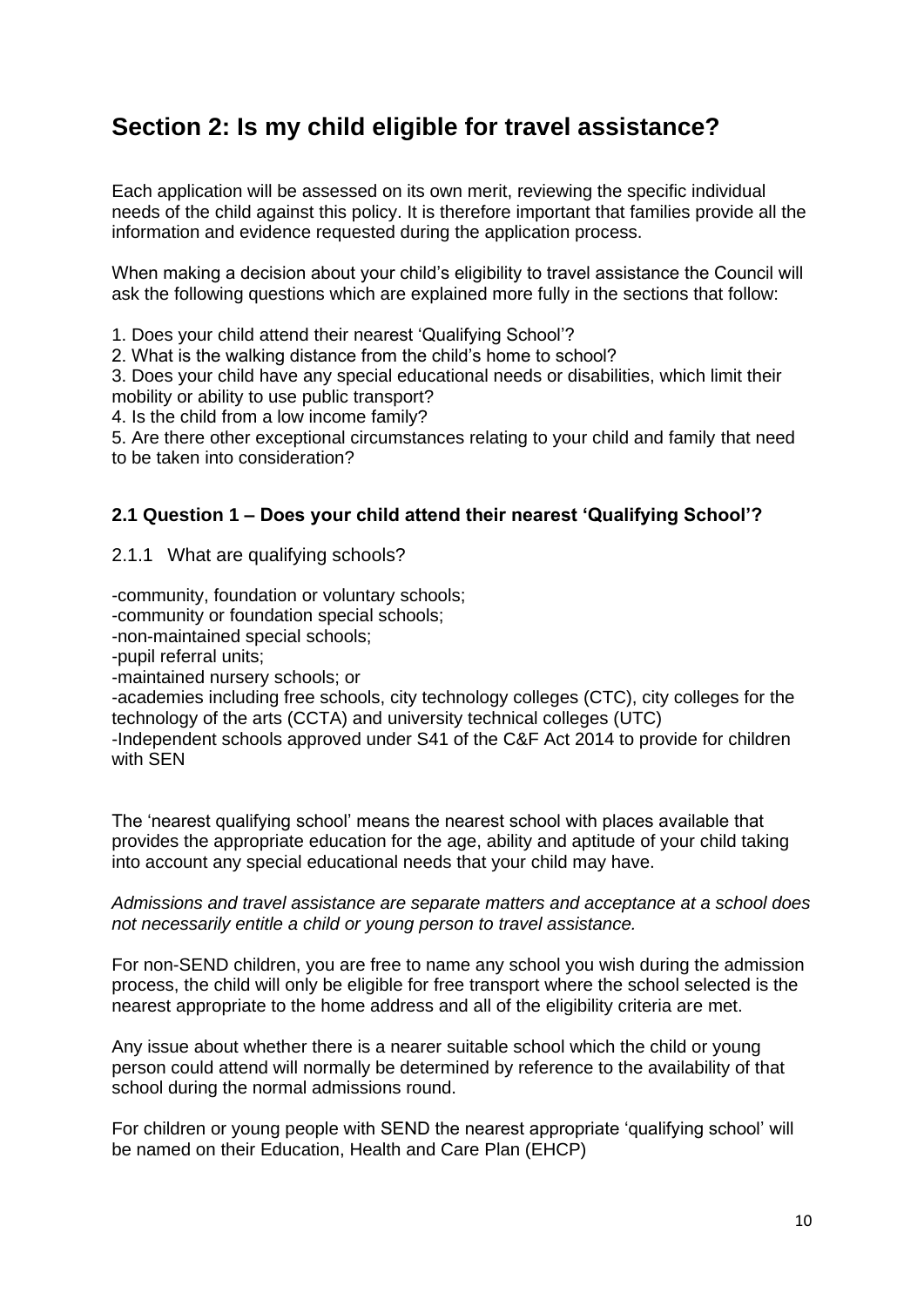If, because of parental preference, a pupil with an EHCP secures a place in a school which is further away from an alternative school deemed suitable by the Council to meet needs then the Council will not provide travel assistance to the more distant school.

#### *Summary*

*If a child or young person does not attend their nearest qualifying school, the Council will not be obliged to offer any form of travel assistance*

### <span id="page-10-0"></span>**2.2 Question 2 – What is the walking distance from your child's home to school?**

The 'statutory walking distance' criteria is defined in the 2014 Home to school travel and transport guidance , published by the DfE as:

- Over 2 miles if the child is aged between 5 and 8 years old, or
- Over 3 miles if the child is 8 years old or older

Using the Council's transport mapping system, we will measure the shortest walking route which a child, accompanied as necessary, may walk with reasonable safety when calculating the walking distance As such, the route measured may include footpaths, bridleways, and other pathways, as well as recognised roads.

If your child lives further from school than the statutory walking distance, the Council is obliged to offer assistance with travel. Where a child is able to use public transport, it is expected travel assistance provision will take the form of a Transport for London (TfL) Zip Oyster Card (See Section 4: Forms of Travel Assistance Offered).

#### Consideration of walking Distance for Children with special educational needs and disabilities

In some circumstances a child or young person with SEND may not meet the distance criteria but are unable to walk to school because of their needs. Where this is identified through the assessment process then travel assistance will be offered. The form of travel assistance offered will be influenced by the needs of the child determined through the assessment process, the distance between the home and school, and the transport routes available.

#### *Summary*

- *Children who live within the 'statutory walking distance' will not receive Council travel assistance, except where they have a special educational need or disability which significantly affects their mobility, or there are circumstances presented that require support from the Council*
- *In most cases, travel assistance for those who live outside the 'statutory walking distance' but who do not have a special educational need or disability will take the form of a Transport for London Zip Oyster Card (See Forms of Travel Assistance below)*
- *For children with a special educational need or disability, travel assistance will be offered based on an assessment of the individual's mobility, but the distance from home to school may influence the type of travel assistance offered*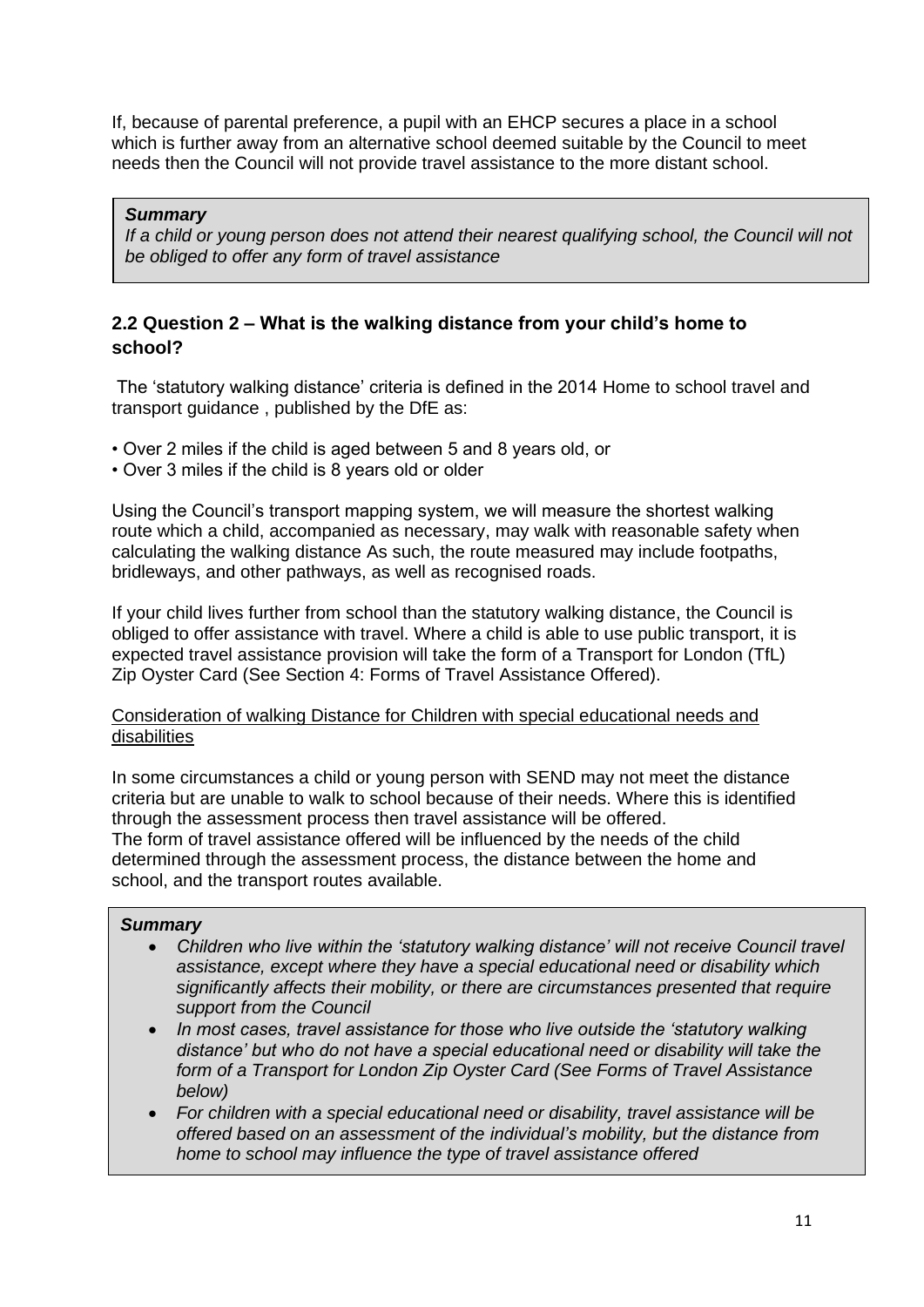#### *Summary*

*If a child or young person does not attend their nearest qualifying school, the Council will not be obliged to offer any form of travel assistance*

## <span id="page-11-0"></span>**2.3 Question 3 - Does your child have any special educational needs or disabilities, which limit their mobility or ability to use public transport?**

You have a legal responsibility to ensure that your children attend school regularly, regardless of their special educational needs or disabilities. Wherever possible, the council expects you to plan arrangements for your child to attend school in the same way as parents and carers of pupils without an EHCP, as this is important in developing the child's independence, social and life skills.

Travel assistance for children with an EHCP will be offered based on the needs of the child. In exceptional circumstances children who do not have an EHCP but have medical needs may also be eligible for transport, this is explained further in question 5.

#### How is eligibility assessed and how are forms of travel assistance chosen?

London Borough of Hillingdon's Passenger Services department will assess whether your child is eligible for travel assistance in accordance with this policy. If your child is deemed eligible for some form of travel assistance, the Council will decide which form is most suitable measured against the principles of promoting independence and maintaining quality of life. The decision will be based on careful consideration of the following:

• whether your child would have considerable difficulty in walking or using public transport (accompanied as necessary) due to their special educational needs or disability

• whether your child has a physical or medical disability that rules out the use of free public transport, or suitable public transport is not conveniently available – for example wheelchair users, students who require specialist seating, harnesses, head restraints or other specialist facilities

• whether your child has emotional/behavioural difficulties that severely affect their ability to use free public transport or access alternative travel options in the community.

• the distance and complexity of the journey to and from school, and the public transport routes potentially available

• whether your child would be vulnerable and at risk of danger to themselves or the general public if they use public or other transport (accompanied as necessary)

• whether your child would be able to travel independently to school if suitably travel trained and supported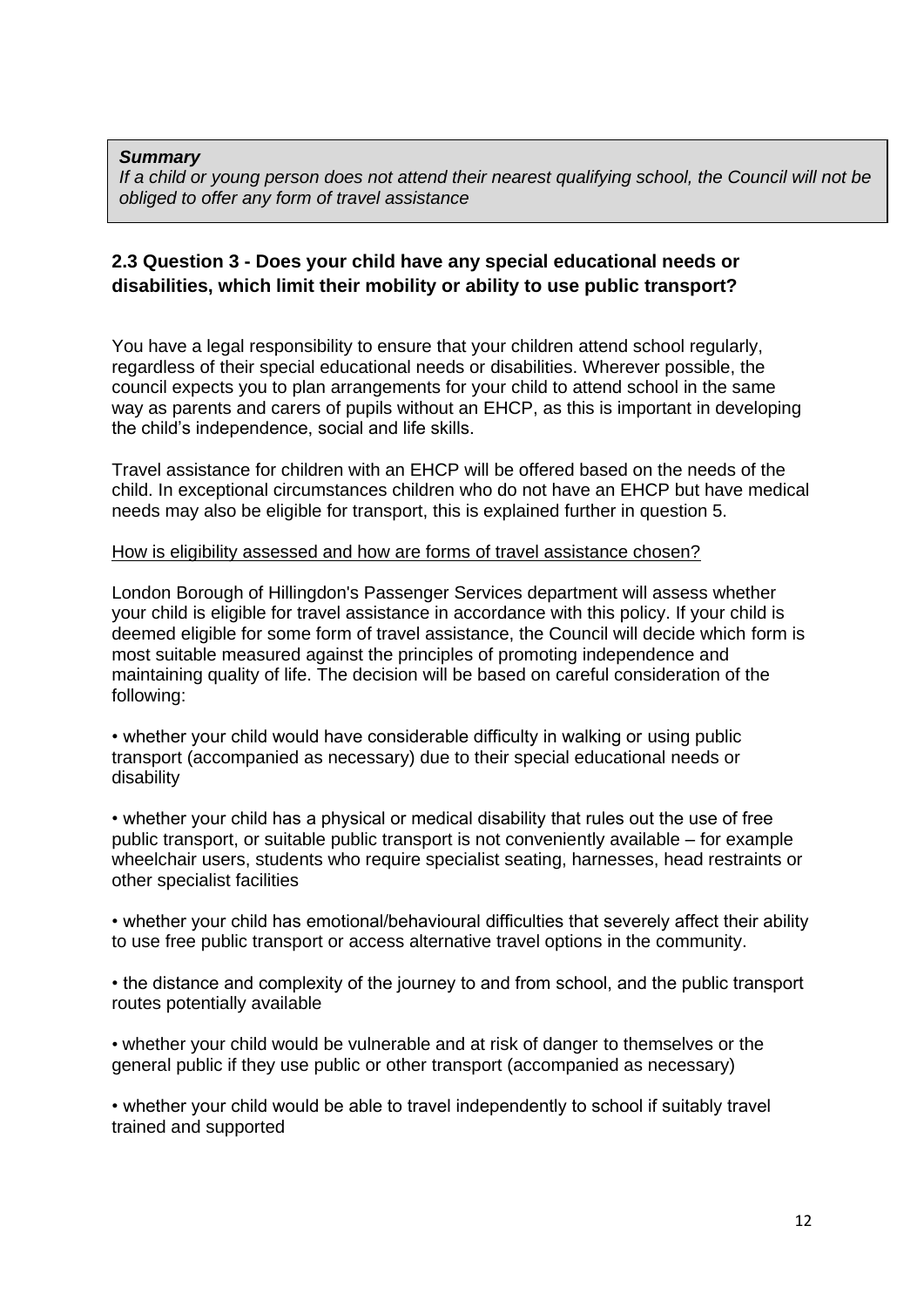The Council will then decide which form of travel assistance to offer and will reflect the considerations previously mentioned which are illustrated in the following 'Decision-Making Flowchart' ( Appendices 1 & 2 )

### Other considerations: residential schools

For entitled children aged 5 - 16 with special educational needs and disabilities who attend residential schools, their travel assistance offer will reflect their type of placement. If your child's placement is not one of those below it will be assessed as an exception to policy.

Termly boarding - Travel assistance will only be provided at the beginning and end of each term and the beginning and end of each half term and at other official school closures

Weekly boarding – Travel assistance will be provided to and from school at the beginning and end of the academic week and at other official school closures

If the Council has agreed that a child requires a residential placement, travel assistance options will be reviewed on a case by case basis in order to consider the most appropriate and cost effective modes of transport.

### *Summary*

- *you have a legal responsibility to ensure that your child attends school regularly, regardless of the child's SEND*
- **•** *travel assistance for children with an EHCP will be offered based on the needs*  $\cdot$ *of the child* 
	- *if your child is deemed eligible for some form of travel assistance, the Council will decide which form is most suitable based on the following:*

*-child's ability to walking and/or use public transport (accompanied as necessary) -any physical or medical disability that rules out the use of free public transport -if your child has any emotional/behavioural difficulties that severely affect their ability to use free public transport or access alternative travel options in the community. -the distance and complexity of the journey to and from school* 

*-whether your child would be able to travel independently to school if suitably travel trained and supported* 

## <span id="page-12-0"></span>**2.4 Question 4 - Is the child from a low income family?**

Families with a low-income background are assessed differently. Your child will be assessed under low income criteria if they are entitled to receive free school meals or you are in receipt of one of the following benefits:

- Income Support
- Income Based Job Seekers Allowance
- Employment Support Allowance (income related)
- Child Tax Credit with income less than £16190 (unless Working Tax Credit is claimed)
- Support under Part VI of Immigration & Asylum Act 1999
- Guaranteed Flement of State Pension Credit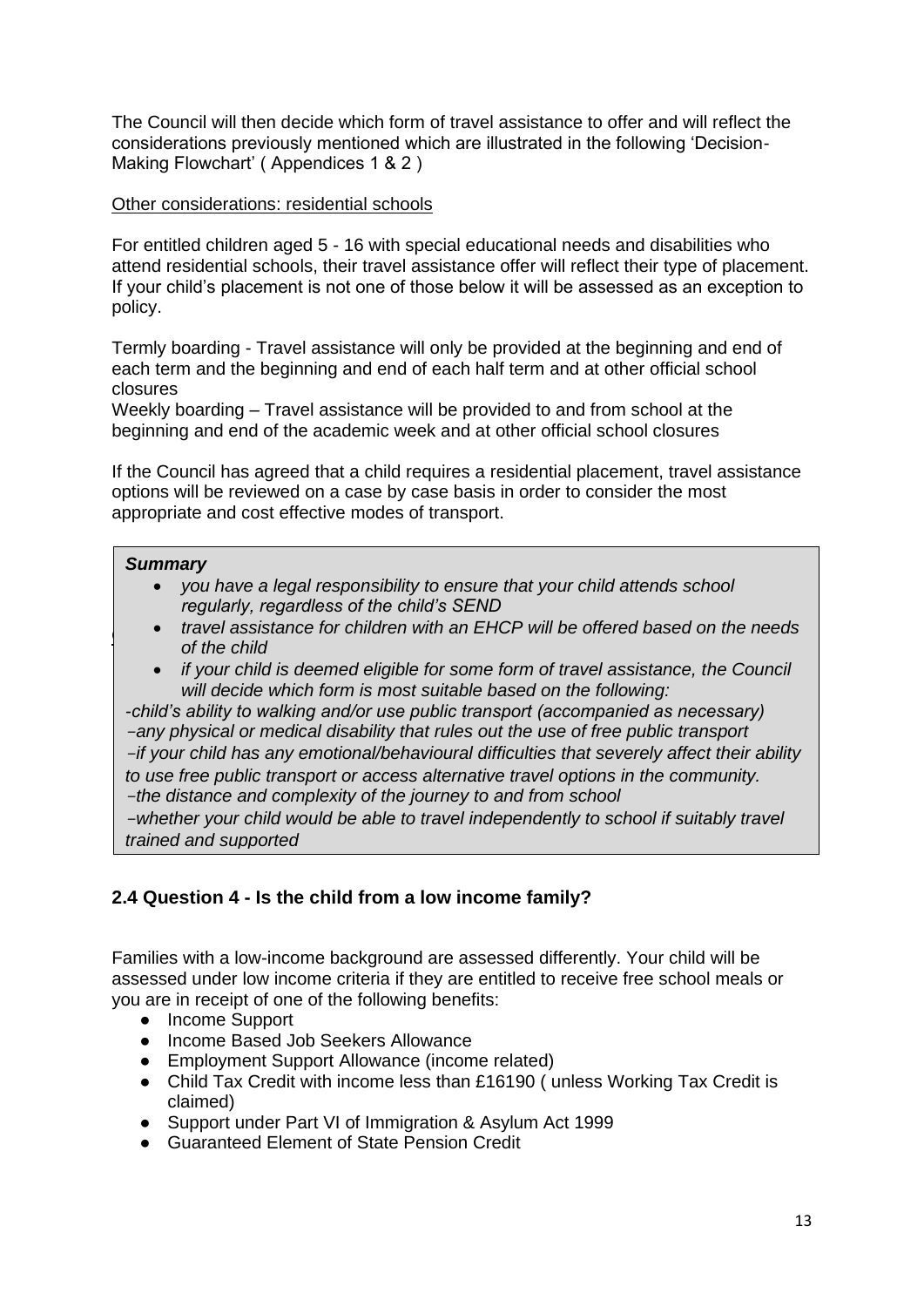## <span id="page-13-0"></span>**2.5 Question 5 – Are there other circumstances relating to your child and family that need to be taken into consideration?**

Each application is assessed based on the individual circumstances presented to the Council. In exceptional circumstances, examples of which are listed below, the Council may provide transport even when other eligibility criteria are not met -

## <span id="page-13-1"></span>2.5.1 Temporary medical conditions

We will consider an application for travel assistance for your child if they have a temporary medical need, even if you live within the statutory walking distance.

You will need to provide written evidence from an appropriate medical practitioner confirming that your child has specialist transport requirements which cannot be met by public transport (accompanied or unaccompanied) or a vehicle available for use by the family.

Any assistance offered will be reviewed at regular intervals, and when your child's medical need no longer requires the council support, then travel assistance arrangements will stop. We will expect you to have exhausted all other travel options before applying for travel assistance.

### <span id="page-13-2"></span>2.5.2 Children with disabled parents

If you have a disability that prevents you from walking with your child to school, the local authority may provide travel assistance to support your child even if they live within the statutory walking distance. However, if you are in receipt of transport assistance as part of your disability living allowance (DLA) then we will expect this to be adequate provision. In exceptional circumstances assistance may be offered.

## <span id="page-13-3"></span>2.5.3 SEND Children in Care

Travel support may be available for children in care, to ensure their care arrangements are supported by appropriate home to school travel arrangements. The child's care plan sets out how a child will be cared for and how their needs will be met, this includes home to school travel arrangements.

### <span id="page-13-4"></span>2.5.4 Individual circumstances

Parent / carers are responsible for ensuring their child attends school. This may include making or assisting with travel arrangements to and from school and/or accompanying your child. If your work or family arrangements conflict with your child's travel to and from school, this will not normally be considered as an exceptional circumstance. Parents / carers who work are advised to: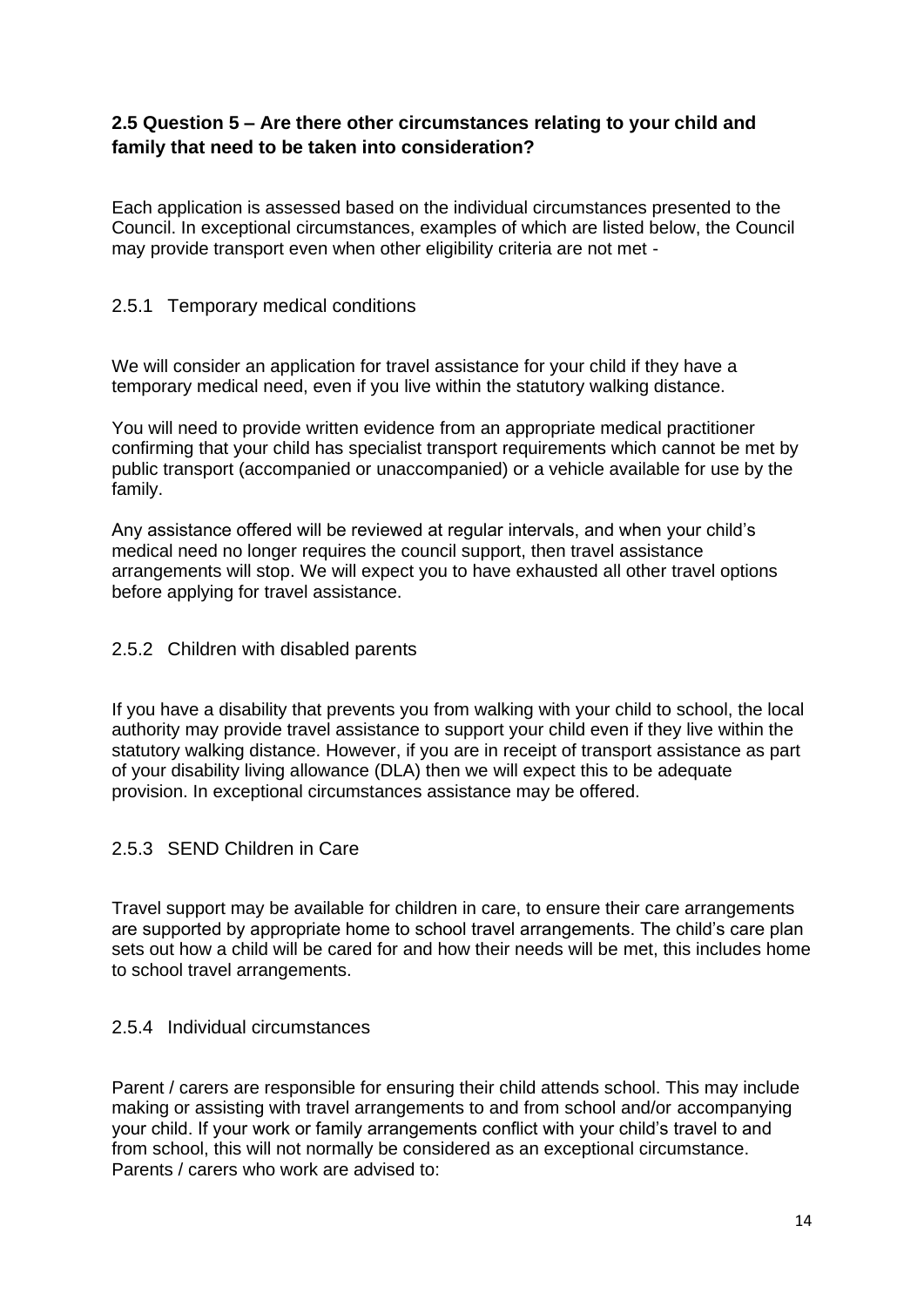• Look for breakfast or after school clubs so drop off and pick up times fit in with working hours

• Use alternative care options available, such as a child minder or personal assistant

• Take up the statutory right to flexible working hours. More advice can be found at **https://www.gov.uk/flexible-working** 

#### *Summary*

*The Council may consider an application for travel assistance for your child if:* 

- *they have a temporary medical need, even if you live within the statutory walking distance*
- *you have a disability that prevents you from walking with your child to school*
- *they are a child in care (this will be detailed in the child's care plan)*
- *your work or family arrangements will not normally be considered as an exceptional circumstance. You have a statutory right to flexible working hours, find out more at https://www.gov.uk/flexible-working*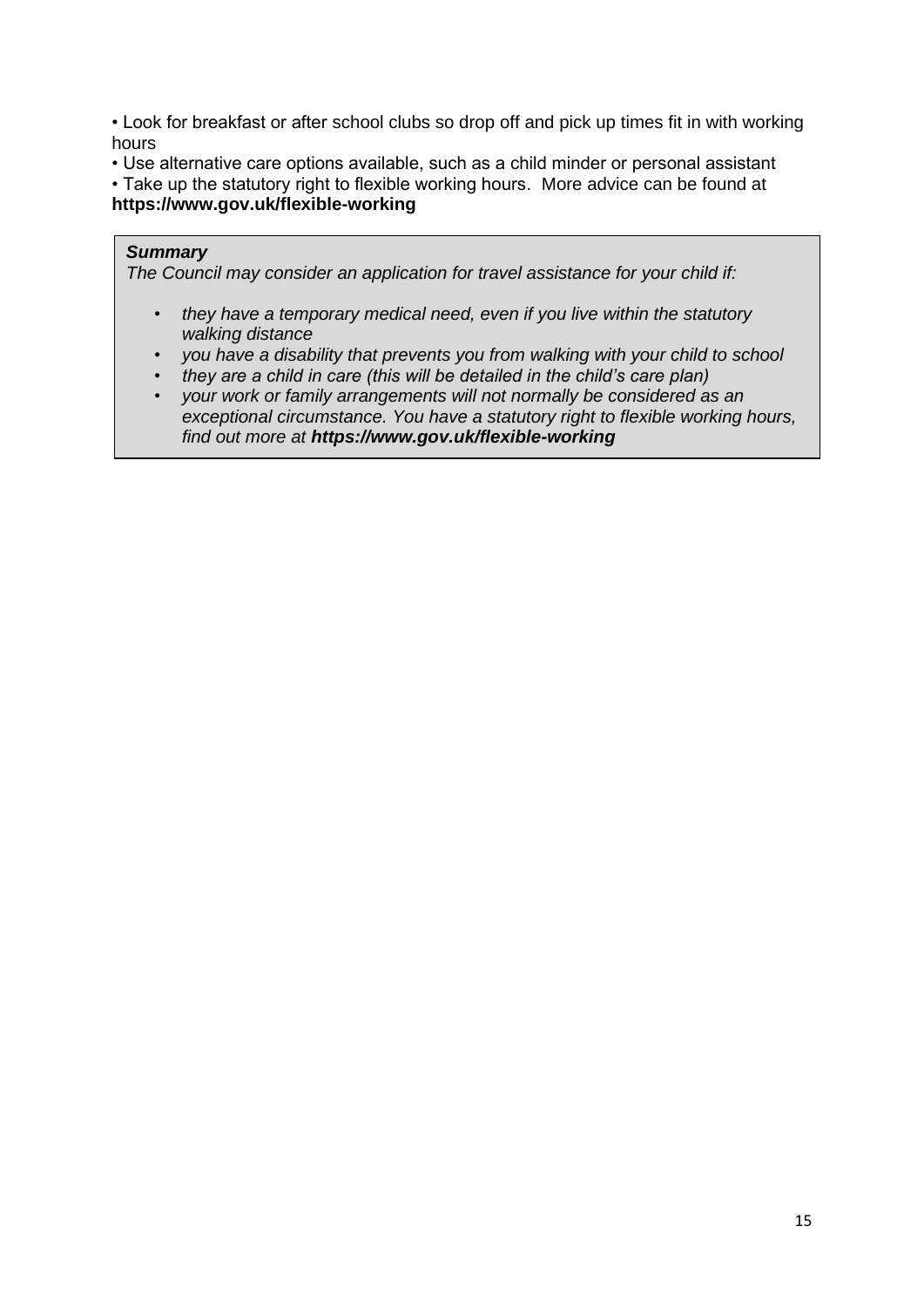# <span id="page-15-0"></span>**Section 3: Assessing Your Application**

# <span id="page-15-1"></span>**3.1 Application Assessment**

The Passenger Services Department will assess your application. The team aims to let you know the outcome of their assessment within 20 working days of the date they receive your application. In circumstances where additional information is required from other professionals then the assessment process may exceed 20 working days. If your application is successful, then consideration will be given as to what type of travel assistance will be offered.

Travel assistance will reflect your child's needs and circumstances and will be selected from the range of options available. Factors that will influence what travel assistance will be offered include:

- the principles of promoting independence and maintaining quality of life
- the needs of the child / young person and ability to complete travel training both at the time of application and in the future (e.g. the assessor and family might decide a child is too young, but agree that it is a possibility in the future and to revisit in a few years)
- the distance from home to school
- public transport route
- whether there is already transport going to the school
- the most cost-effective mode of travel assistance

## <span id="page-15-2"></span>**3.2 Travel Assistance Provision Exclusions**

The purpose of travel assistance is to support children accessing their education for the start and end of the standard school day only. Travel assistance will not be available for any of the following unless there are exceptional reasons for doing so:

- hospital, medical, or dental appointments;
- children taken ill during the school day;
- schools where parent/carers are making their own arrangements;
- travel to and from pre/post school clubs and other extra-curricular activities;
- schools which are not the nearest school able to meet the needs of the pupil.
- travel to and from work experience
- Denominational, selective or single sex schools (unless nearest qualifying school)

In addition to the above, we will not be able to accommodate any preference in terms of collection/drop off times. Travel assistance will be planned using the most efficient route available to maximise the use of resources available to the Council whilst ensuring journey times are not longer than necessary for any of the children it provides support for.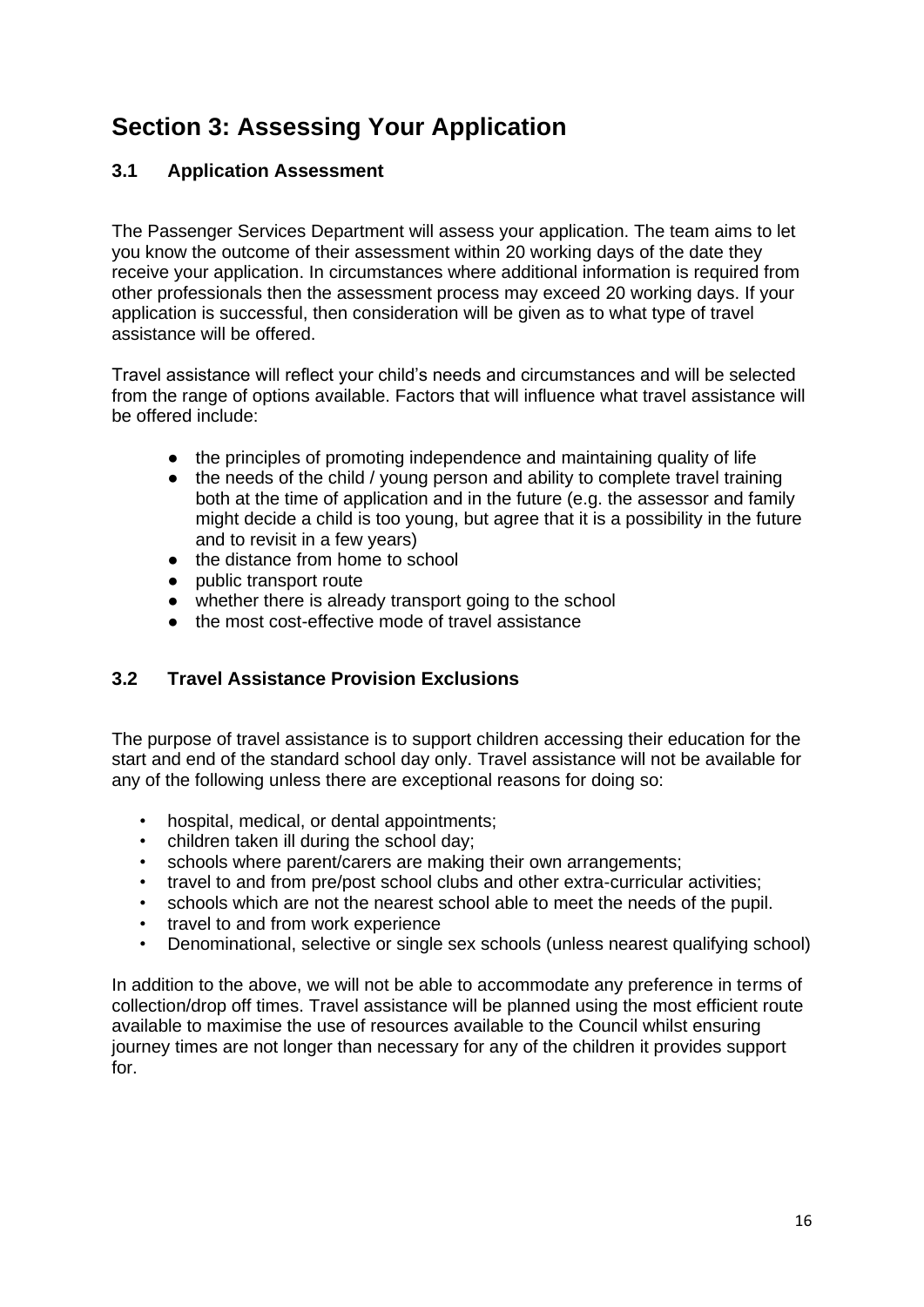## <span id="page-16-0"></span>**3.3 Multiple Home Addresses**

When assessing your application, the Council will use your child's 'main residence' for assessment purposes. Where a child has two home addresses then provision will only be provided from their 'main residence'.

'Main residence' will be considered as being the address at which your child is registered whilst attending school, with their GP, and, if applicable, the address of the parent who is in receipt of child benefit or child tax credits.

# <span id="page-16-1"></span>**3.4 Review of Provision & Eligibility**

Where travel assistance is approved and provided, the Council will review travel arrangements on at least an annual basis; and will reassess eligibility when the child / young person reaches the end of each educational key stage, transitions to a new school and / or if personal circumstances change.

This will help ensure that travel assistance arrangements continue to meet your child's needs as well as helping them move towards greater independence for adulthood. Travel assistance will be discussed at your child's Annual Review if they have an EHCP and the SEND Department consulted throughout.

Between reassessments, travel assistance arrangements will stay in place unless:

- assistance has been agreed for a limited period
- the child changes school
- the child moves home during an academic year
- the child's needs change significantly

We will endeavour to keep change to a minimum, but where a change is required we will inform you with as much notice as possible.

If your child changes school (including school site) or their home address changes then travel arrangements will be cancelled from the date the child moves home/school. For travel arrangements to be reinstated you will need to reapply and be reassessed. Travel assistance will only be provided if the child continues to meet the eligibility criteria.

## <span id="page-16-2"></span>**3.5 Passenger Assistants**

There is no statutory entitlement to a passenger assistant on any route. Any provision of passenger assistants will be based on the individual needs of each passenger and where the use of a passenger assistant will mitigate high levels of risk.

If after assessment the Council identify that a child/young person does not require the support of a passenger assistant then one will not be provided.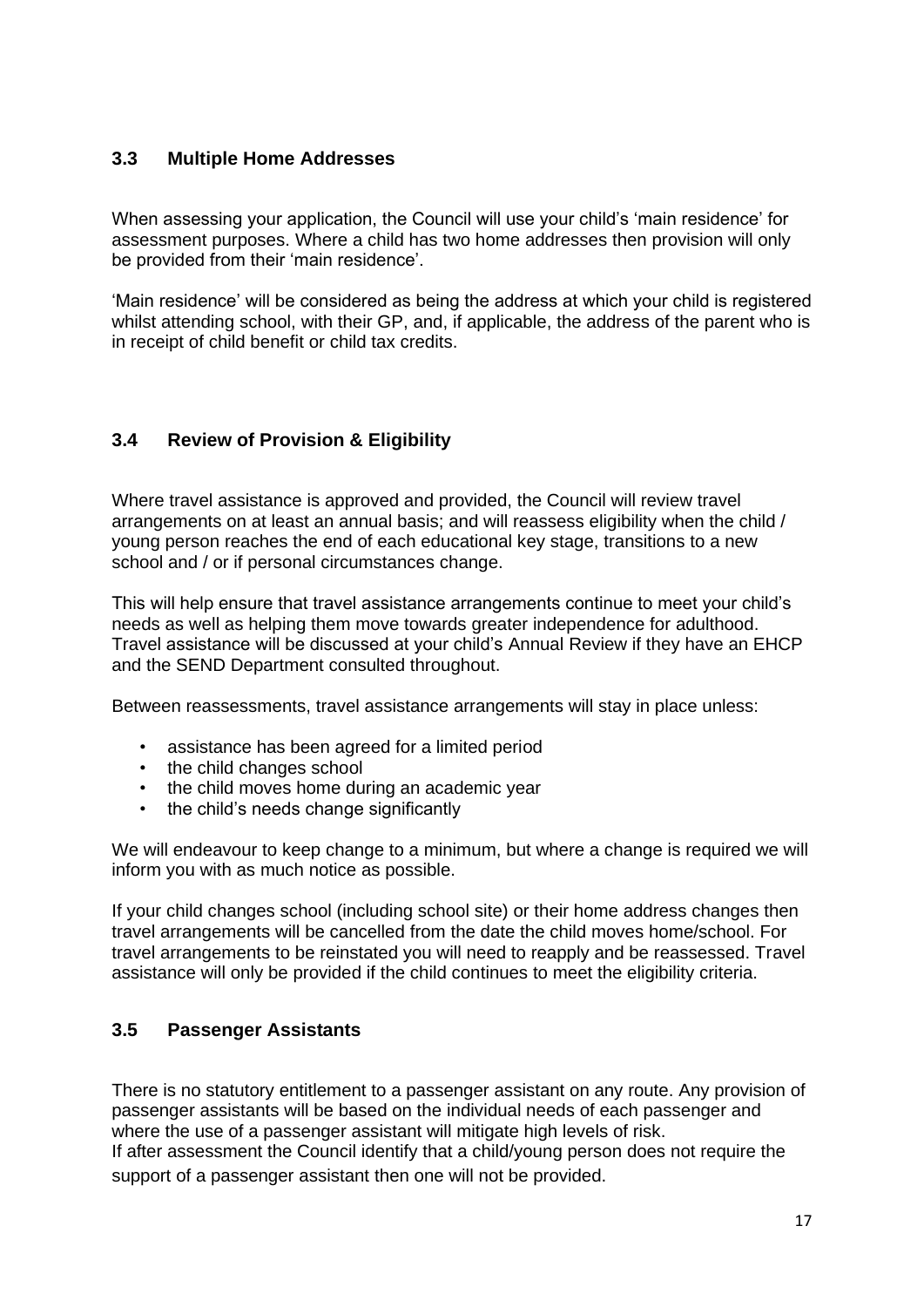A passenger assistant may be used when there are a number of children with significant and complex needs who are travelling on the same vehicle. This will require a separate assessment and will be reviewed on a regular basis to establish if the continued provision of a passenger assistant is required.

Passenger assistants will administer emergency rescue medication. Emergency services will also be called if a pupil has a medical emergency whilst on the vehicle.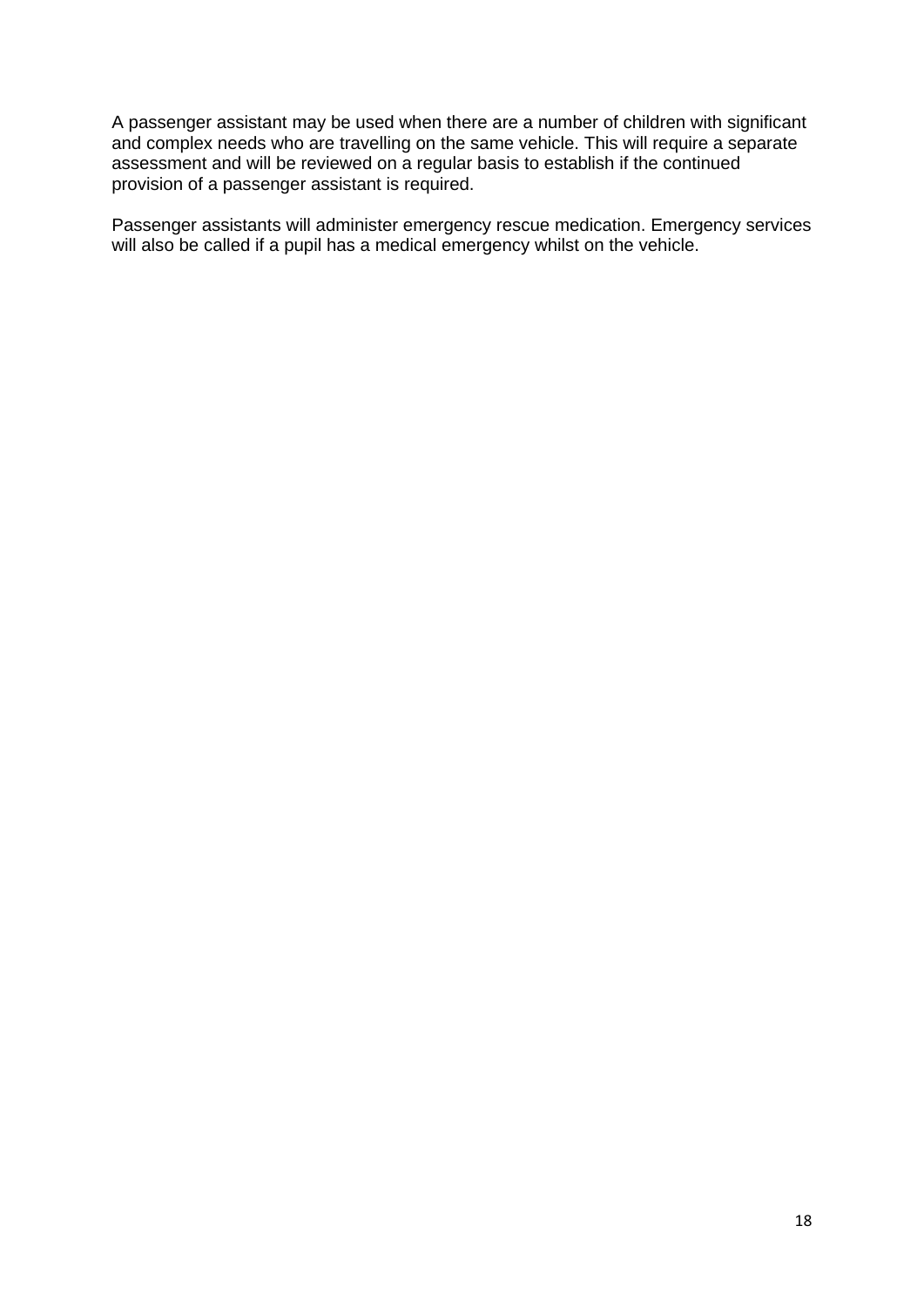# <span id="page-18-0"></span>**Section 4: Forms of Travel Assistance Offered**

# <span id="page-18-1"></span>**4.1 Range of Travel Options Considered**

.

The parent / carer is responsible for ensuring their child attends school, the full Code of Conduct is set out in Appendix 3

If it is decided that the Council will assist the parent / carer in taking their child to and from school, a range of options will be considered. The type of travel assistance offered will reflect the evidence and information provided to ensure their needs are supported accordingly.

To support your child's needs and assist their move towards independence for adulthood the Council will explore travel options that offer the greatest level of independence to your child based on their needs. All pupils should be encouraged to use independent options as these help children / young people to develop life skills and often support a healthy lifestyle by including walking as part of the journey. The following travel options will be considered, please note that this list is not exhaustive and other forms of travel assistance may also be offered:



# <span id="page-18-2"></span>**4.2 Transport for London (TfL) Travel Pass/Oyster Card**

If your child can use and access public transport (accompanied as necessary) then the Council will expect the current travel assistance offer from TfL to be appropriate for your child. The current offer allows free travel on buses and trams for children of school age up until the end of the academic year in which they turn 16. This means that most children attending school will not require any further support from the council for travel arrangements, including those who have an EHC Plan.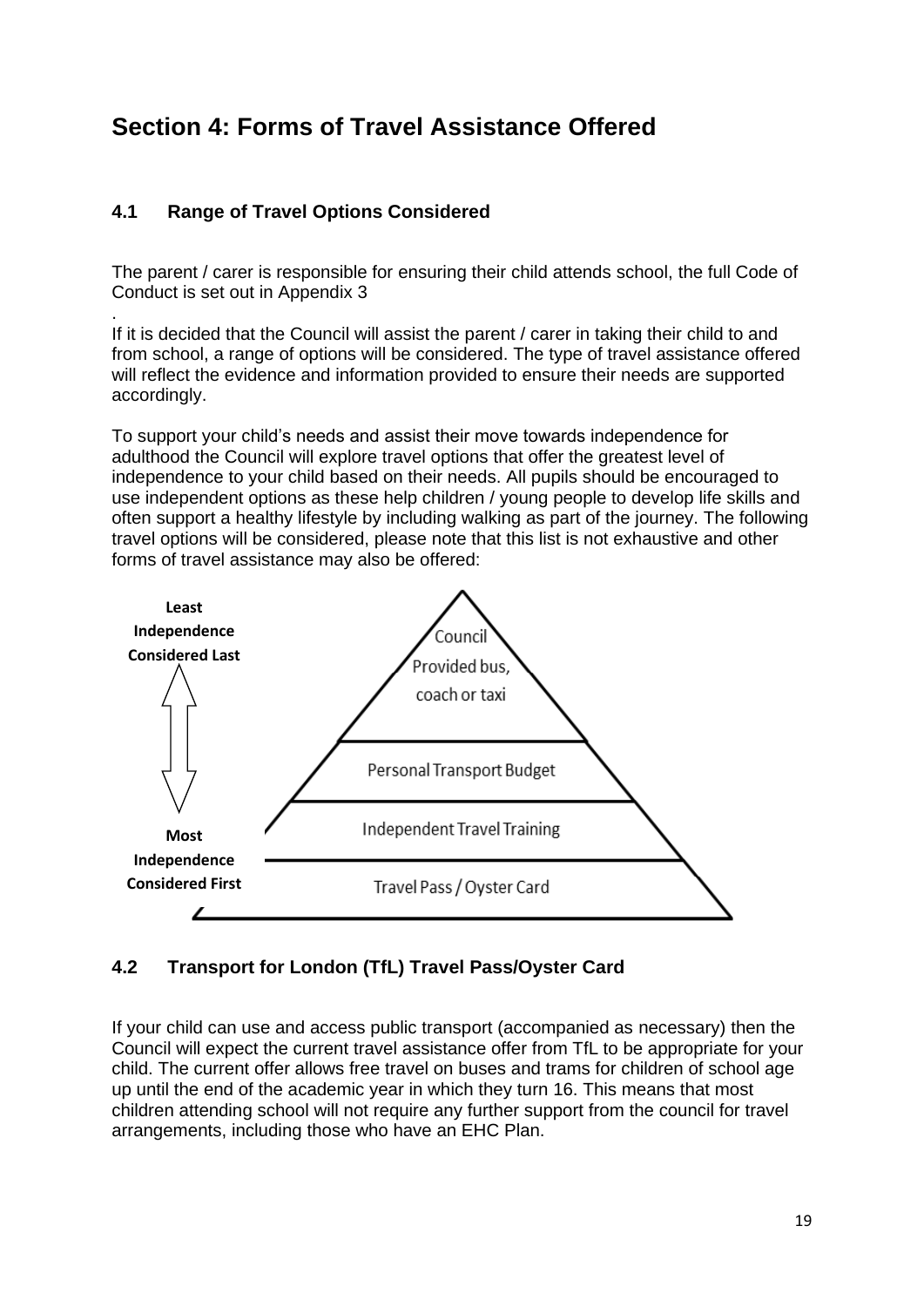For further information and details about how to apply go to the Transport for London website [\(http://www.tfl.gov.uk/\)](http://www.tfl.gov.uk/) your local underground station or post office. In some circumstances, the Council will agree to provide a travel card that allows travel on the London Underground and London Overground trains in addition to bus and tram travel.

# <span id="page-19-0"></span>**4.3 Independent Travel Training**

To support children to travel independently, the Council may offer independent travel training as their travel assistance offer. The training will support your child to be taught the necessary skills that will allow them to effectively deal with and resolve a range of scenarios that they might encounter when travelling on public transport.

The benefits of this travel option for the family and young person are:

- increased independence, confidence and personal mobility
- increased access to education opportunities at colleges and universities, local services and leisure activities
- reduced reliance on family members to provide on-going travel to current and future activities and services
- improvement in life skills, such as handling money, personal and road safety skills
- increased opportunity to gain employment and further education

A trainer will travel and work with your child to ensure the following aspects of the training are understood and put in to practice independently:

- timetables (including time management)
- orientation
- road safety
- accessibility (access to transport, exits and purchasing tickets)
- communication
- personal safety (including what-if scenarios)
- travel preparation

If Passenger Services Transport Officers identify through either the assessment process or Annual Reviews that your child may have the potential to be supported to travel independently through a travel training programme then they will arrange for the travel training provider to conduct an assessment to decide if training is a suitable option for your child now or in the future.

If the outcome of the assessment identifies that your child is not suitable for independent travel training at that time then an alternative offer of travel assistance will be made by the Council. If in the future, your child is able to benefit from the training then arrangements will be made to begin training at the earliest opportunity.

The assessment is required to identify if travel training would be appropriate for your child . Travelling independently is a key life skill, and the Council would like to offer the opportunity to participate to as many children and young people as possible. The Council will assess your child following travel training.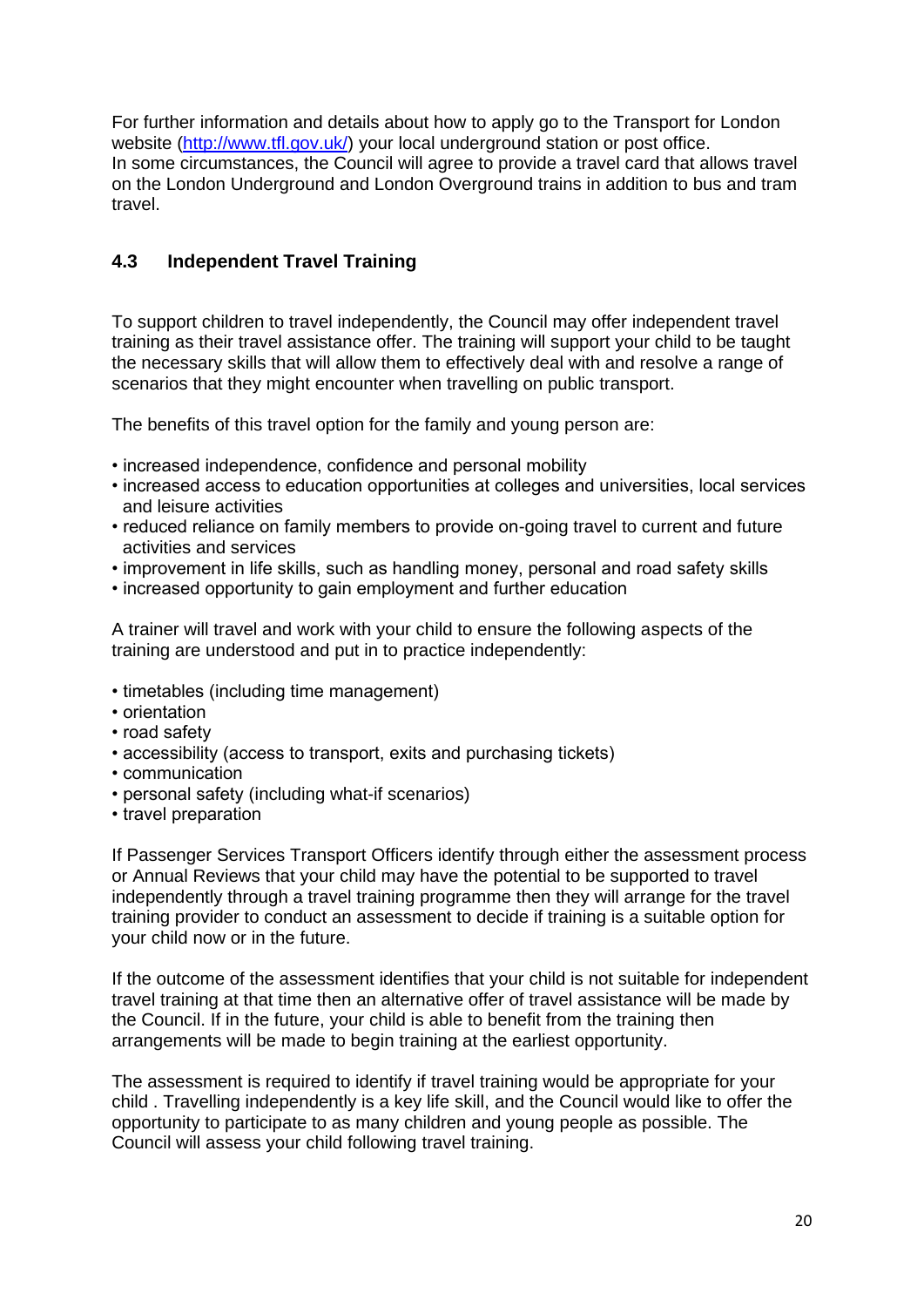Training programmes last a maximum of 12 weeks and your child will only complete the training once both the trainer and you agree that your child has reached their independent travel goals and can agree a future route to school which maximises their independence. The Council is responsible to safeguard travel trainees at all times and ensure measures are in place to mitigate intentional and unintentional absconsion.

# <span id="page-20-0"></span>**4.4 Personal Transport Budget**

Compulsory age children eligible for travel assistance may be offered a personal transport budget if appropriate to both your family and the Council. The benefits of this travel option are as follows:

- you can make your own arrangements to best suit the needs of your child
- you can organise travel arrangements to fit around work commitments and other siblings
- the type of travel arrangements organised can take any form that you deem appropriate. (Examples of options include using the family car, paying a carer to support the child to and from school, paying for a bus/train pass so you can travel on public transport with your child to school and pool payments with another family to make joint travel arrangements)
- you are in control of arrangements and can make changes at any time rather than other more restrictive travel options
- you can organise travel arrangements to allow your child to attend after school clubs or activities in the community

You can request this as an option by contacting Passenger Services. This option may be of interest to you if:

- you wanted to take your child to school but needed support to make it financially viable for you
- your child has very complex needs and you wanted to make your own travel arrangements
- you wanted to combine the council's contribution with your personal finances to provide your child with bespoke travel assistance to meet their needs and fit in with your family circumstances

If you were offered this form of travel assistance, it would be your responsibility to ensure travel arrangements allow your child to:

- travel safely
- attend school regularly and on time
- be ready to learn once they arrive at school

The value of a personal transport budget offered will be based on pre-determined mileage bands. Further information can be found at

https://www.hillingdon.gov.uk/article/28909/Personal-transport-budget-scheme Personal transport budgets will be paid to your bank account during term time only in advance of any travel taking place. Attendance levels will be monitored and money will be reclaimed for non-attendance at school or any mis-use of funds.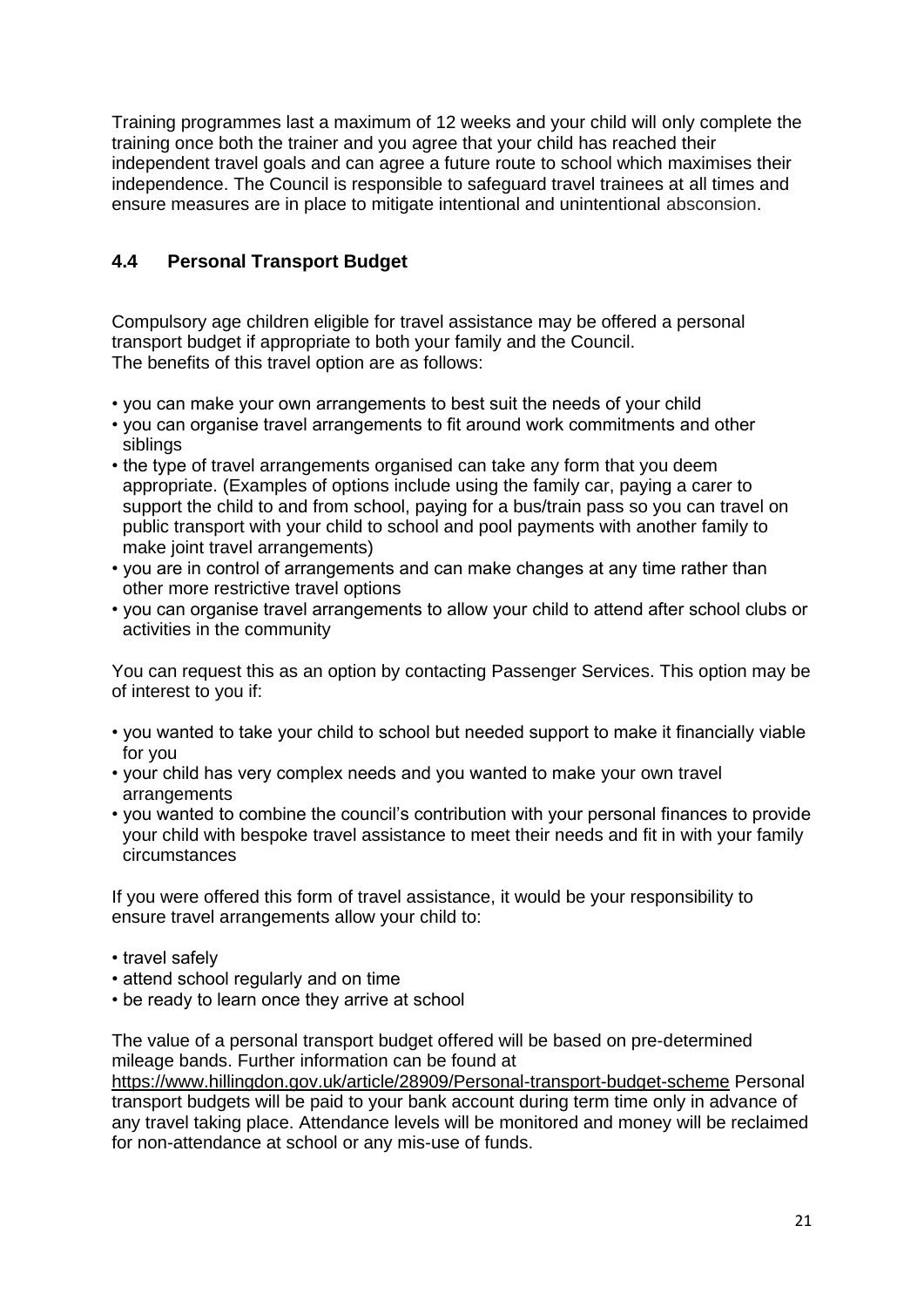## <span id="page-21-0"></span>**4.5 Collection Points**

Passenger Services may identify that the appropriate form of travel assistance for your child is by means of a collection/drop off point, usually using TfL bus stops.

The Council uses collection points to support the development of independence and preparation for adulthood. You can request that your child is collected from any of the stops on the allocated route, not necessarily the one closest to your home address ; this is designed to help parents with more than once child at different schools.

If your child is accessing a collection point you will be responsible for ensuring that your child gets safely to and from the collection point at the appropriate time. If your child's travel assistance offer requires them to walk to a collection point, then it is expected that an adult will accompany them where necessary. You will also be responsible for your child when they are waiting for transport, and when they leave the transport at the end of the day.

In the event of an emergency, late running of the service, or an adult not being present at a collection point, children will be taken to an agreed safe point for collection.

### <span id="page-21-1"></span>**4.6 Arranged Transport**

If all other options have been explored and identified as not suitable, such as public transport, independent travel training or personal independence budgets then the Council may consider providing a vehicle to transport your child to and from school.

Normally, arranged transport is planned to collect many children from home into the same school. You should be aware that as children join or leave the school collection times may change. Times are not fixed and may change throughout the year because of the mid-year pupil changes at the school.

Where possible and appropriate, vehicles may collect children attending different schools for an effective use of resources.

All staff on vehicles are DBS checked and trained. Staff will be provided by a qualified, registered transport provider, working to contractual standards set by the Council, via Council-contracted staff agencies or directly employed London Borough of Hillingdon staff.

As a general guide, the Council aim for a child of primary school age not to be in transit for more than 45 minutes and a secondary school child for not more than 75 minutes although this is not always possible.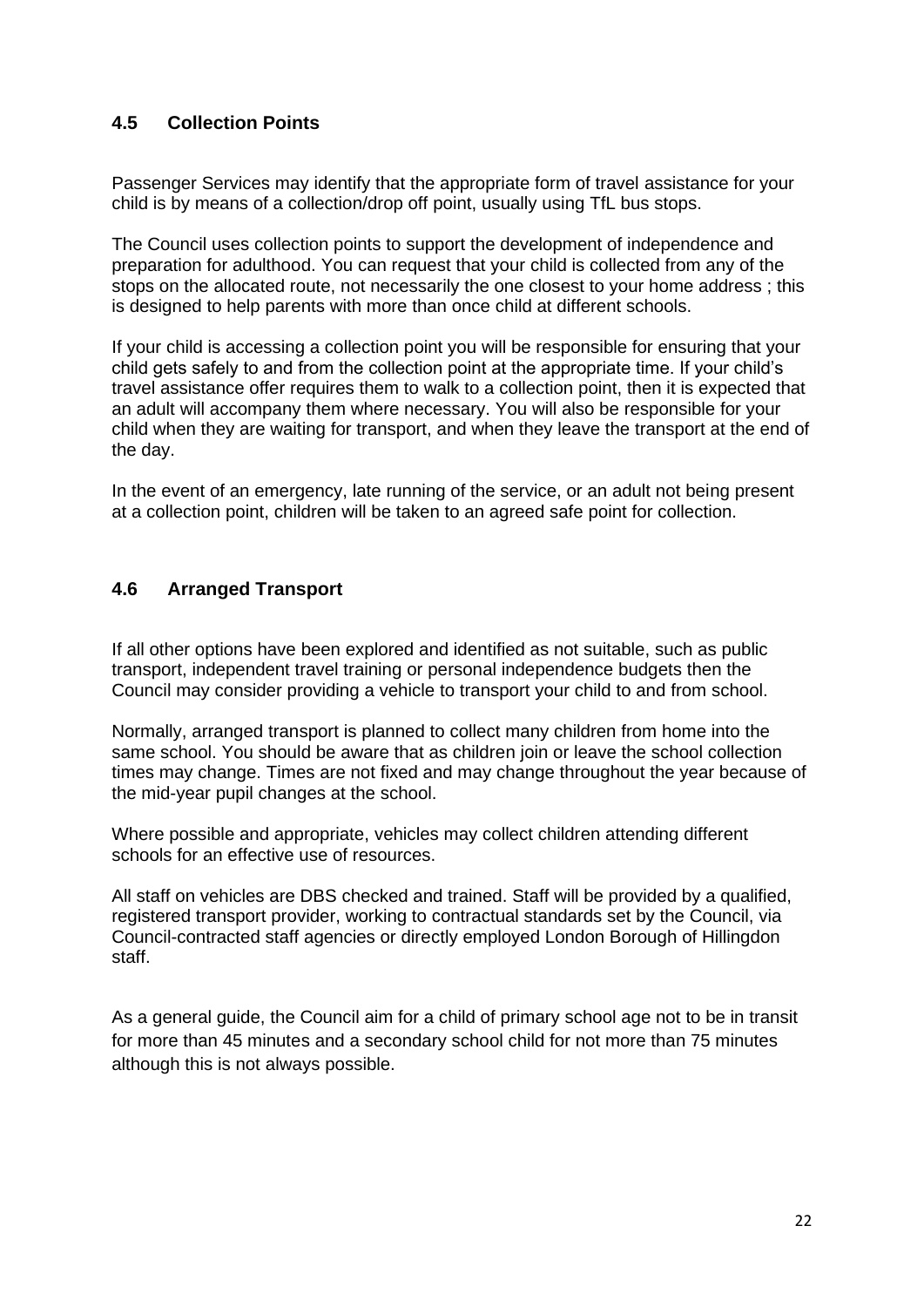# <span id="page-22-0"></span>**4.7 Emergency Procedures**

In the unlikely event of a transport service failure it is the responsibility of the Council to ensure that students are still able to attend their regular educational placement, should it be unaffected by said emergency. Such incidents are managed on an individual basis ; the Council will communicate directly with schools and parents/carers regarding any changes to regular transport provision.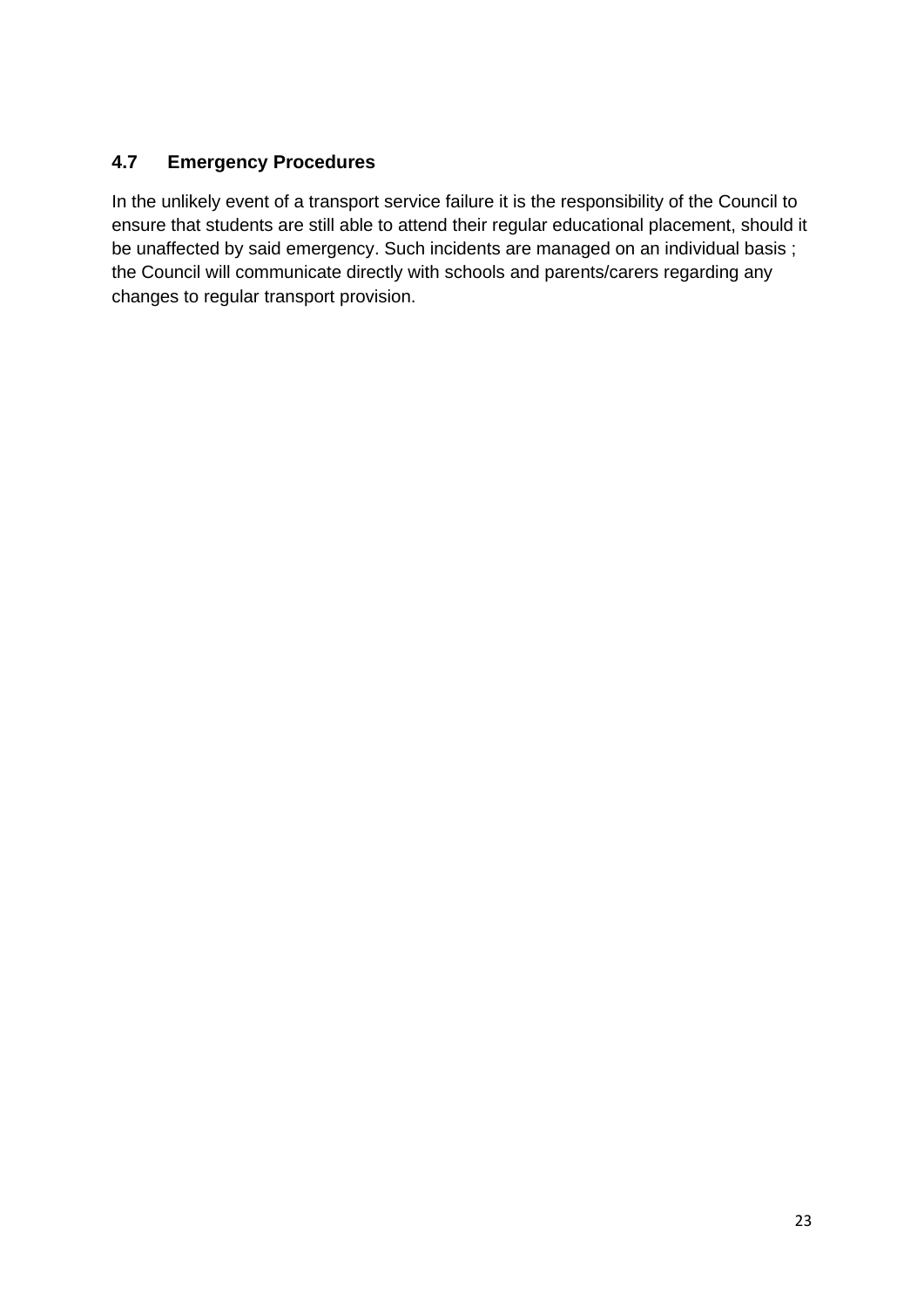# <span id="page-23-0"></span>**Section 5 : How to apply for travel assistance**

## <span id="page-23-1"></span>**5.1 Complete an Application Form**

If you believe your child may be entitled to travel assistance you should complete an Assistance Request Form, which can be found on the Council's website:

Website : **London Borough of Hillingdon - [Contact details for Home to School Transport team](https://archive.hillingdon.gov.uk/article/20109/Contact-details-for-Home-to-School-Transport-team)** PLEASE NOTE IT IS ESSENTIAL THAT YOU ALSO COMPLETE A NEEDS PROFILE FOR YOUR CHILD AT THE TIME OF APPLICATION

## <span id="page-23-2"></span>**5.2 Notification of decision**

All applications will receive careful consideration. The Council will aim to inform you of the local authority's decision in writing within four weeks receipt of the completed application.

## <span id="page-23-3"></span>**5.3 Formal Appeal Process**

Where an application for school travel support has been refused or the type of provision offered is felt unsuitable the following process will apply -

**Stage 1 – Review** You should submit your review request in writing via email within 20 working days of the original notification of decision. Requests for reviews must be sent by email to travelassistance@hillingdon.gov.uk

Your request for review must detail all the options explored and considered by the family to make their own travel arrangements, and why these options are not suitable/available. New information/evidence not included in the original application must also be provided. This should support the circumstances and reasons why you feel travel assistance should be provided, and where possible this information/evidence should be from relevant professionals and should clearly identify how specific needs/circumstances mean that travel assistance is required.

The decision will then be reviewed by the Senior Transport Officer in the Passenger Services department. You will receive a decision within 20 working days from the date of receipt of the request for a stage 1 appeal

### **Stage 2 – Appeal**

You have 20 working days to challenge the review decision. The stage 2 Appeal will be reviewed by a panel within 40 workings days of receipt of the Stage 2 Appeal. You should submit your appeal with supporting evidence along with the stage 1 decision to travelassistance@hillingdon.gov.uk. You will be invited to present to the panel which will consider the evidence in line with this policy. This decision will be sent by letter within 5 working days.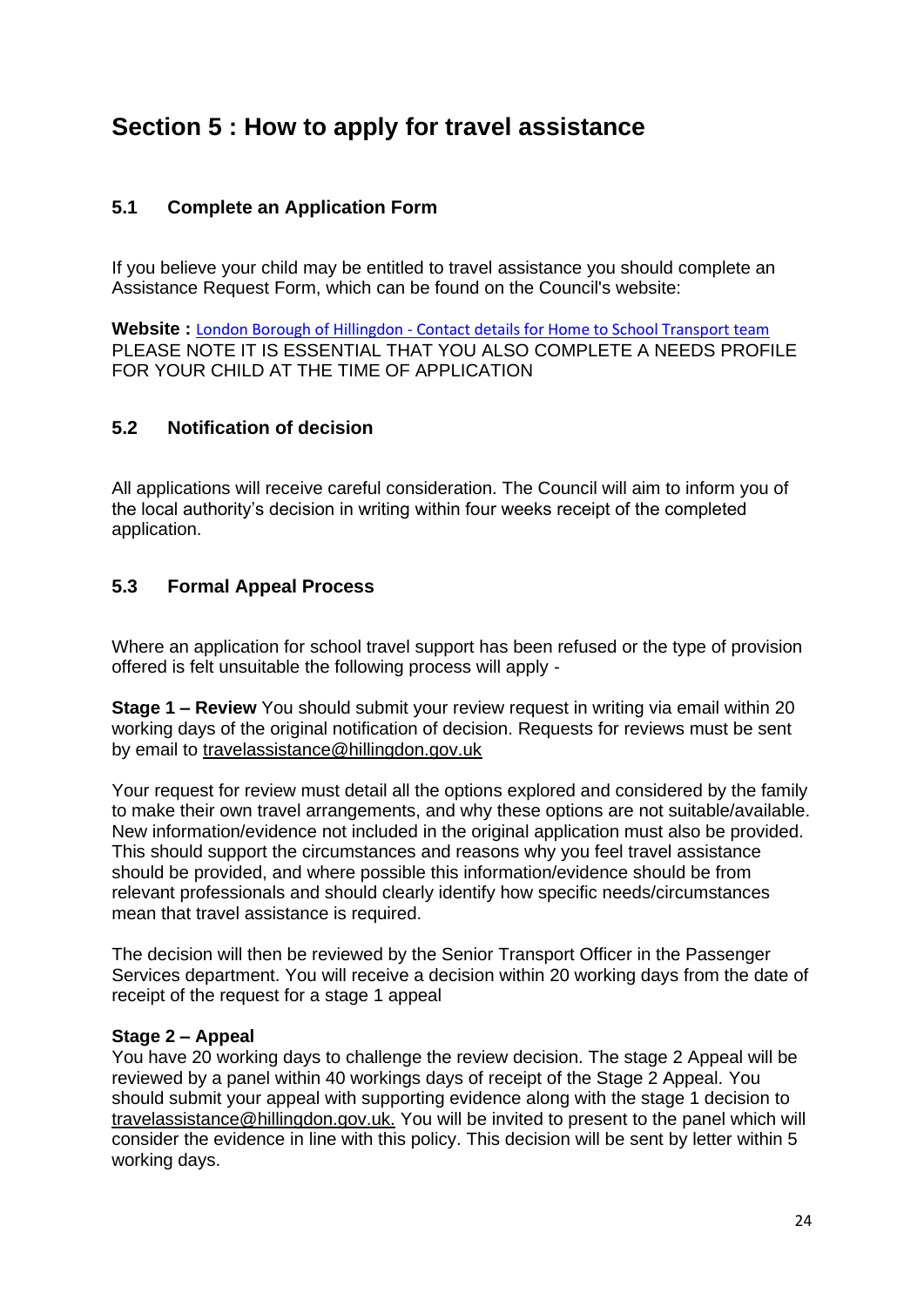During each stage of the appeal process the reviewing officers/panel will use the evidence available to them to review the previous decision and whether the policy has been applied correctly. When you submit additional information for consideration it may be helpful to consider providing any of the following:

- details of how your child currently travels around outside of school
- examples of incidents/concerns as a result of the Council's original decision
- supporting medical evidence from a consultant
- what efforts have been made by family and friends to support your child with his/her travel assistance and attendance at school
- evidence that alternative travel options have been explored, along with evidence why they are not considered suitable

The appeal process is separate from any complaints or concerns that you wish to raise around the quality of the service that you and/or your child receives.

The appeals process is illustrated in the diagram in Appendix 4

## <span id="page-24-0"></span>**5.4 Complaints**

If you have a complaint regarding the application process, please follow the Council's Complaints Procedure. Details can be found on the Council website as follows: [www.hillingdon.gov.uk/complaints](http://www.hillingdon.gov.uk/complaints)

If you are not happy with the final response from the Council, you can then ask the Local Government Ombudsman (LGO) to further investigate the complaint. The LGO is responsible for conducting investigations of complaints about service failure and maladministration that cannot be resolved by the Council. Any complaint must be in writing and addressed to the LGO at P O Box 4771, Coventry CV4 0EH. They can also be contacted by telephone on 0300 061 0614.

### **Contact**

London Borough of Hillingdon Passenger Services Harlington Rd Depot 128 Harlington Rd **Uxbridge** UB8 3EU

[travelassistance@hillingdon.gov.uk](mailto:travelassistance@hillingdon.gov.uk)

01895 250008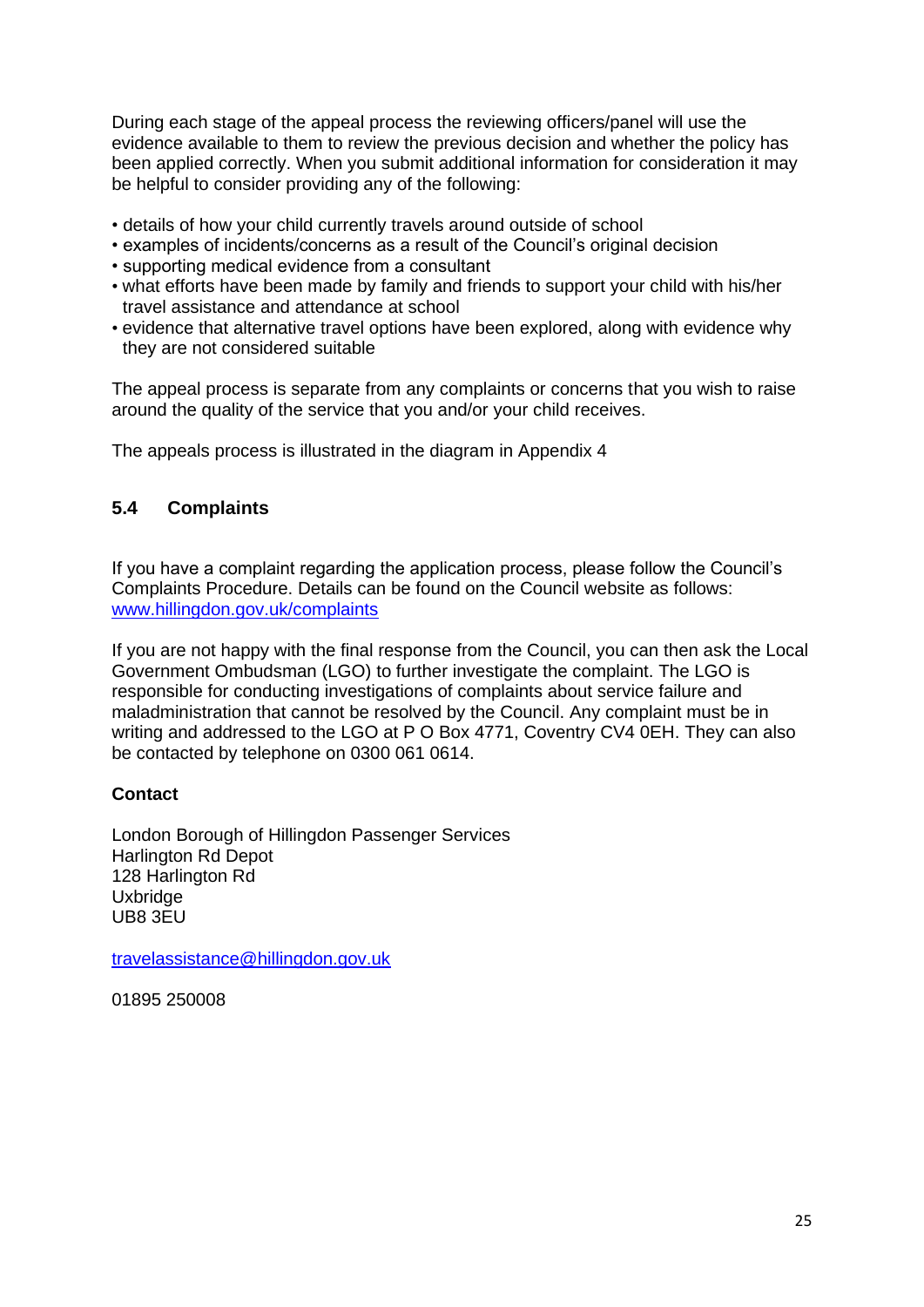# <span id="page-25-0"></span>**Appendix 1 - Decision Matrix for SEN Travel Assistance Applications for Primary School Aged Children `**

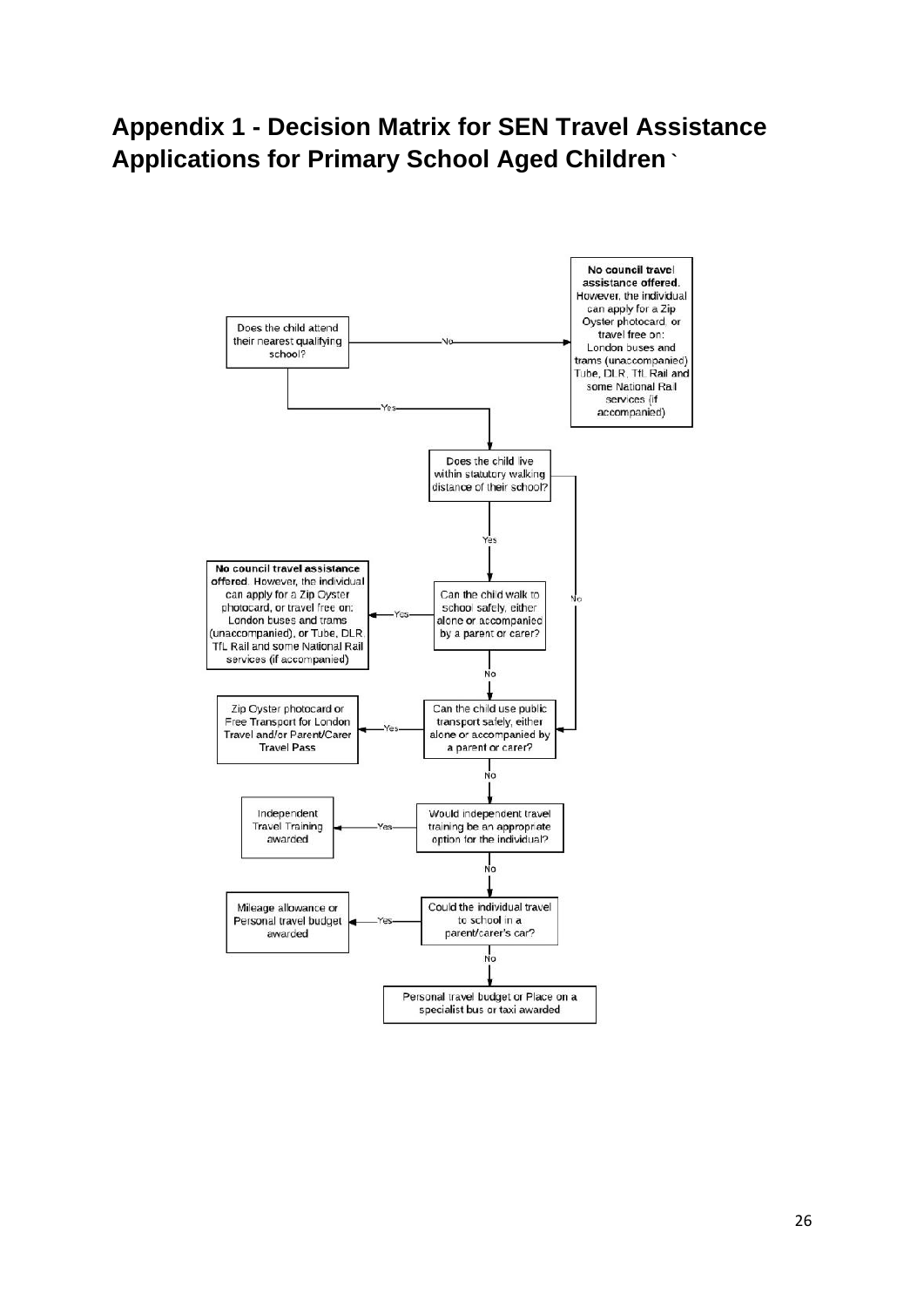# <span id="page-26-0"></span>**Appendix 2 - Decision Matrix for SEN Travel Assistance Applications for Secondary School Aged Children**

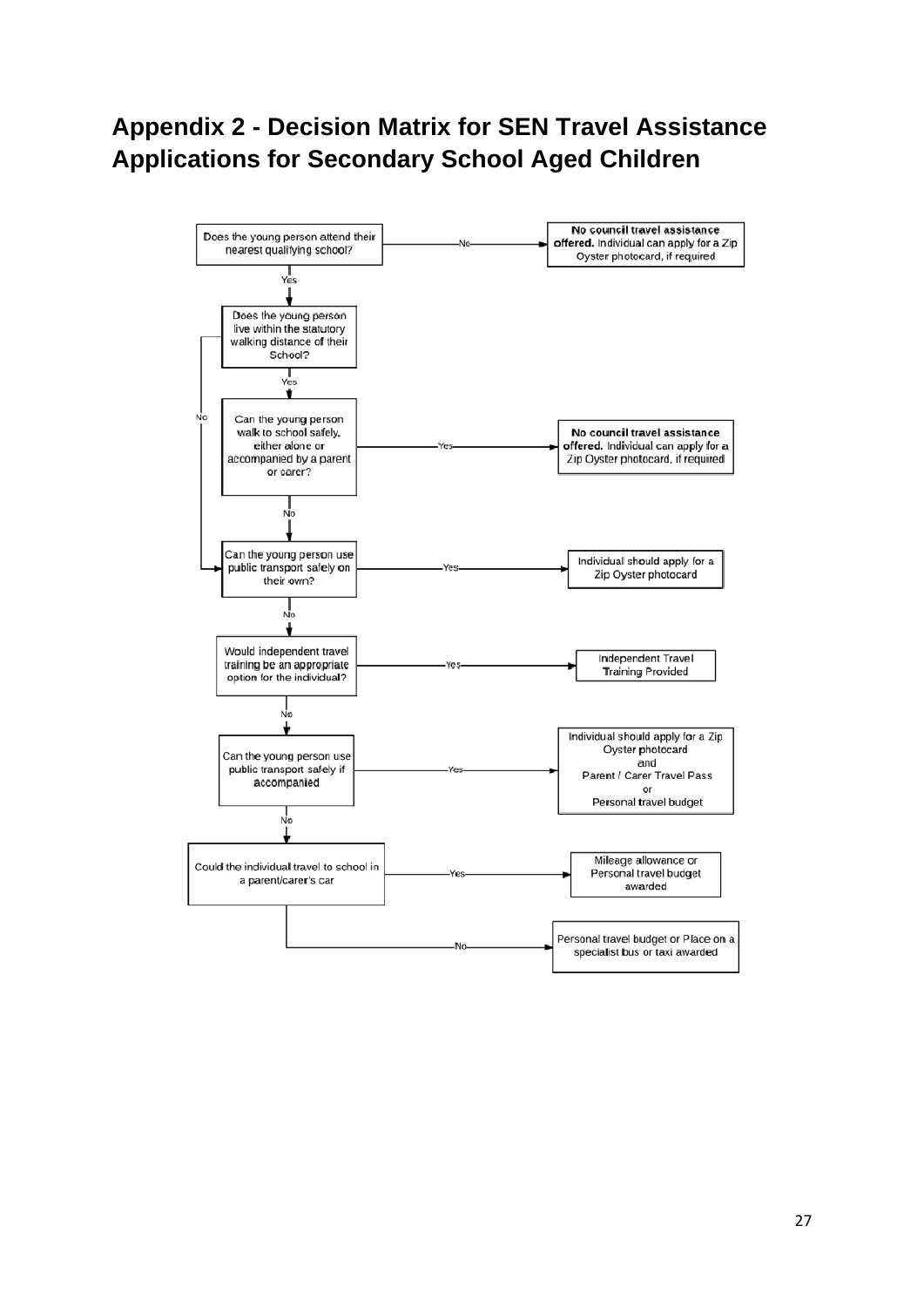# <span id="page-27-0"></span>**Appendix 3 - Travel Assistance Code of Conduct**

## <span id="page-27-1"></span>**What parents/carers can expect from the London Borough of Hillingdon Home to School Transport Providers:**

*All drivers/passenger assistants will:*

- wear identification badges
- wear high visibility clothing at all times whilst on school sites
- have an enhanced DBS check
- hold a basic first aid training certificate
- have a reasonable grasp of the English language
- have read and understood the needs profile of each passenger
- be presentable and have a clean appearance
- treat students/parents/carers in a respectful and courteous manner
- The vehicle provided will be fit for purpose and the company will make a replacement vehicle available should this be required
- The vehicle provided is always operated to a high standard of cleanliness
- All seats in vehicles have a working seatbelt, and passenger restraints and wheelchair securing devices are provided as required
- Drivers/passenger assistants are fully trained in operating any ancillary equipment fitted to a vehicle e.g. tail lift, wheelchair securing equipment, passenger harnesses etc.
- Drivers will provide a high standard of driving
- Drivers/passenger assistants are aware of their duties and responsibilities, particularly in the event of an emergency
- Drivers/passenger assistants will not smoke during the performance of the contract
- Upon arrival at the agreed collection or dropoff time, drivers will wait for up to five minutes
- Drivers/passenger assistants keep parents/carers informed of any significant delay to transport
- Transport companies will notify the SEN Transport Team on 01895 250008 of any incident or accident affecting the students
- Transport companies will try and avoid, where possible, changes in drivers/passenger assistants although this cannot be guaranteed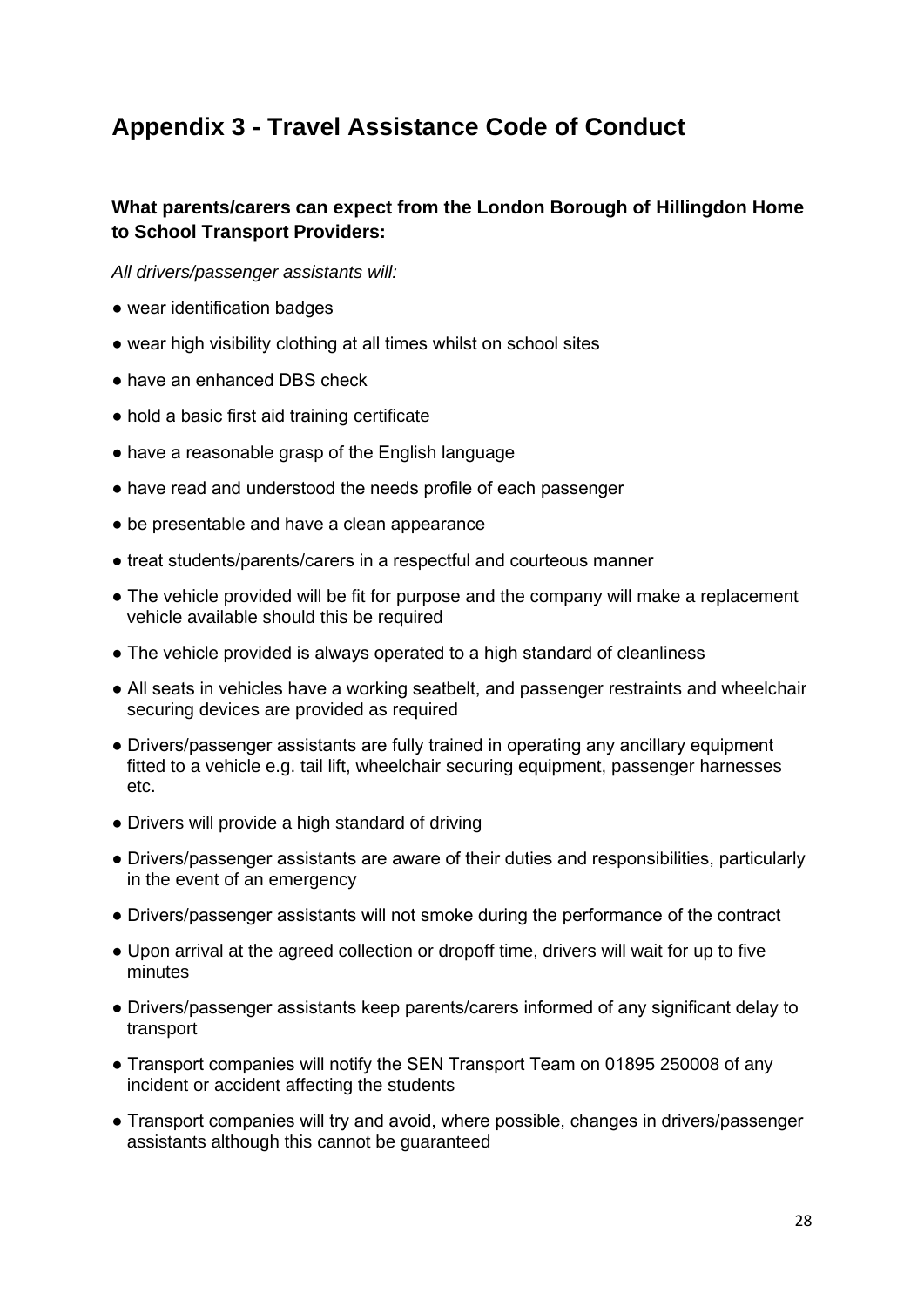## <span id="page-28-0"></span>**What parents/carers can do to help transport to run smoothly:**

- Ensure that your child is ready five minutes before the company is due to arrive.
- Drivers are only able to wait for a maximum of five minutes after the agreed pick up time for each student. However, drivers should not be made to wait for five minutes on a regular basis because if waiting is repeated along the route, all students will be late for school. If a vehicle arrives on time but your child is not ready or is not ready after the five minute waiting time, transport to school becomes the responsibility of the parents/carers.
- Take your child to the vehicle (the driver/passenger assistant is not expected to escort them from the house to the vehicle).
- Be at home or collection point in time to receive your child on their return from school. If there is no responsible adult at home to meet your child (this person must be named on your application form as a parent/carer or emergency contact). In such cases, it may be necessary for transport officers to contact other agencies (e.g. London Borough of Hillingdon Children Social Care or the Police).
- Inform the transport company/driver/passenger assistant as soon as possible if your child is not attending school for any reason (e.g. illness). In addition, it is the parent's responsibility to inform the school of any absence.
- Inform the transport team on 01895 250008 if you need to collect your child from school during the day (e.g. to take him/her to a medical appointment).
- Ensure the passenger assistant/driver is aware of anything affecting your child on a particular day.
- Notify us of any problems with the transport so that these can be addressed in a timely and appropriate way.
- Ensure your child does take personal belongings on the vehicle as the local authority can take no responsibility for loss or stolen items whilst travelling.
- Provide us (via the Needs Profile form) with the name, telephone number and relationship to your child of at least one adult who can take responsibility for your child in an emergency if you are not available.
- Inform us of any changes that might affect the transport arrangements, including but not limited to: changes to your address; changes to your contact details or those of your emergency contact(s); allergies or medication (please note that drivers and passenger assistants are not authorised to administer medication or undertake any form of medical intervention) or if your child is getting a new wheelchair.
- Ensure, where possible, your child is aware of appropriate behaviour whilst travelling to and from school and the possiblerepercussion of continued bad behaviour (please see below).

#### **Please Note**

If you become aware that there is bad behaviour or bullying on your child's vehicle please report the matter to the School Transport team by ringing 01895 250008 who will investigate. The contractor will speak to the driver, and the school should interview the pupils involved and also any witnesses. They will then report back to the Transport team who will take the appropriate action.